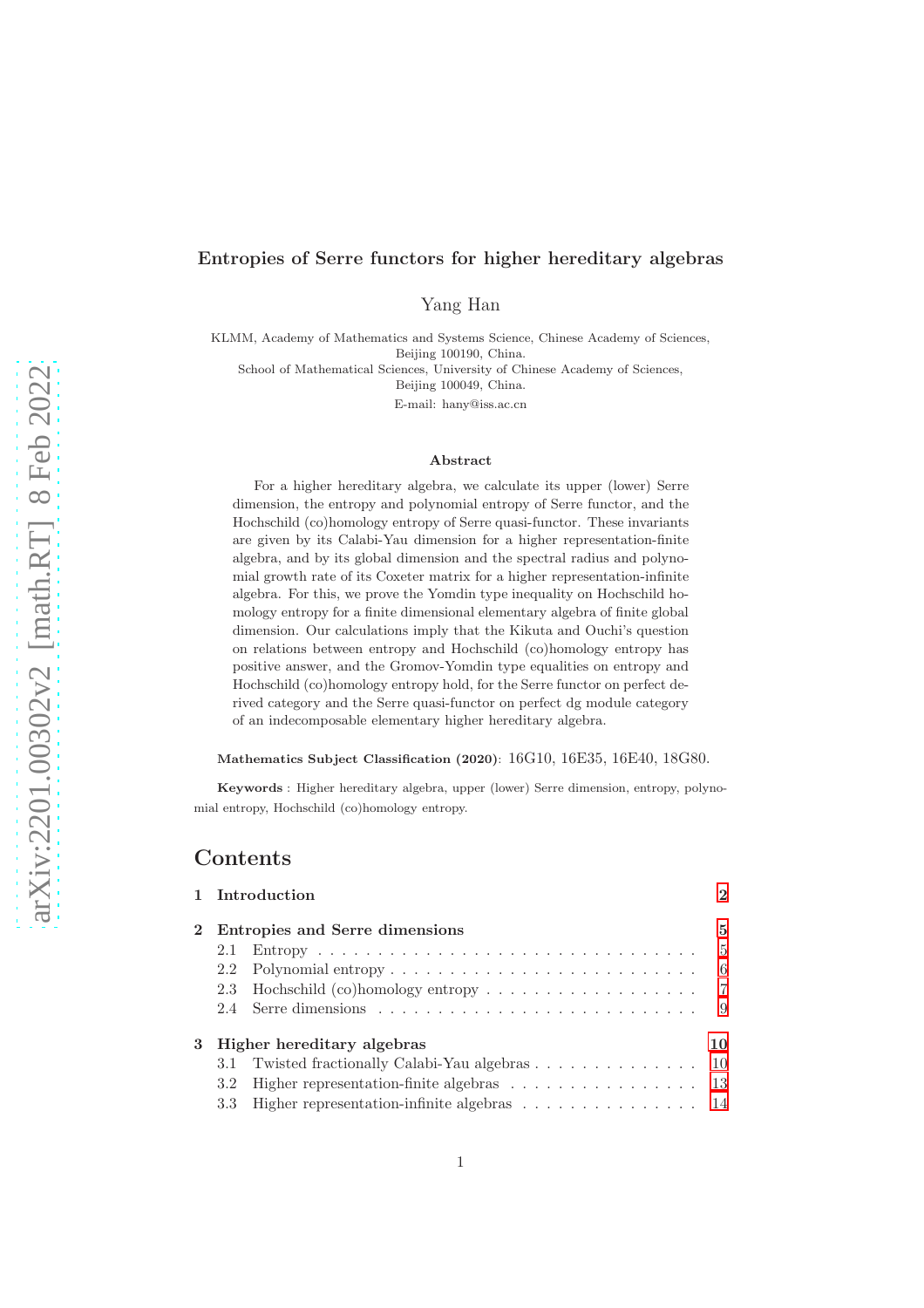# <span id="page-1-0"></span>1 Introduction

A topological dynamical system  $(X, f)$  consists of a topological space X and a continuous function  $f: X \to X$ . The topological entropy  $h_{\text{top}}(f)$  measures the complexity of  $(X, f)$ . As a categorical analog of topological dynamical system, in [\[4\]](#page-19-0), Dimitrov, Haiden, Katzarkov and Kontsevich introduced categorical dynamical system  $(\mathcal{T}, F)$  which consists of a triangulated category  $\mathcal{T}$  and a (triangle) endofunctor  $F : \mathcal{T} \to \mathcal{T}$  of  $\mathcal{T}$ , and (categorical) entropy which measures the complexity of a categorical dynamical system. Roughly speaking, the entropy is the asymptotically exponential growth rate of the complexity of a categorical dynamical system. In [\[8\]](#page-20-0), Fan, Fu and Ouchi introduced (categorical) polynomial entropy which is the asymptotically polynomial growth rate of the complexity of a categorical dynamical system. Moreover, in [\[17\]](#page-20-1), Kikuta and Ouchi introduced Hochschild (co)homology entropy. Hochschild (co)homology entropy is defined not for a categorical dynamical system, but for a "dg categorical dynamical system". Meanwhile, Kikuta and Ouchi posed a question: Whether does the Hochschild (co)homology entropy for a "dg categorical dynamical system" coincide with the entropy for the corresponding categorical dynamical system? Besides all kinds of entropies, in [\[7\]](#page-20-2), Elagin and Lunts introduced the upper (lower) Serre dimension of a triangulated category with a (split=classical) generator and a Serre functor, which sometimes is the coefficient of degree one term of the entropy ([\[7,](#page-20-2) Proposition 6.14]).

As a generalization of representation-finite hereditary algebras, Iyama and Oppermann introduced higher representation-finite algebras in [\[13\]](#page-20-3). As a generalization of representation-infinite hereditary algebras, Herschend, Iyama and Oppermann introduced higher representation-infinite algebras in [\[12\]](#page-20-4). Meanwhile, they also introduced higher hereditary algebras which are shown to be either higher representation-finite algebras or higher representation-infinite algebras ([\[12,](#page-20-4) Theorem 3.4]). Many classical results in representation theory of hereditary algebras have higher dimensional analogs for higher hereditary algebras. Moreover, as a generalization of fractionally Calabi-Yau algebras, Herschend and Iyama introduced twisted fractionally Calabi-Yau algebras in [\[10\]](#page-20-5), which contain higher representation-finite algebras as typical examples (10, Theorem 1.1]).

In this paper, for a higher hereditary algebra, we will calculate its upper (lower) Serre dimensions, the entropy and polynomial entropy of Serre functor, and the Hochschild (co)homology entropy of Serre quasi-functor. Whereas Serre functor and higher hereditary algebra have congenital relationship, the calculations become possible.

Our main results are the following.

**Theorem A.** (= Theorem [3\)](#page-11-0) Let A be a twisted  $\frac{q}{p}$ -Calabi-Yau algebra. Then

(1) *the entropy of Serre functor*  $h_t(S) = \frac{q}{p}t$ .

(2) the polynomial entropy of Serre functor  $h_t^{pol}(S) = 0$ .

(3) the Hochschild (co)homology entropy of Serre quasi-functor  $h^{HH}(\tilde{S}) =$  $h^{HH\bullet}(\tilde{S}) = 0$  if we assume further that A is elementary.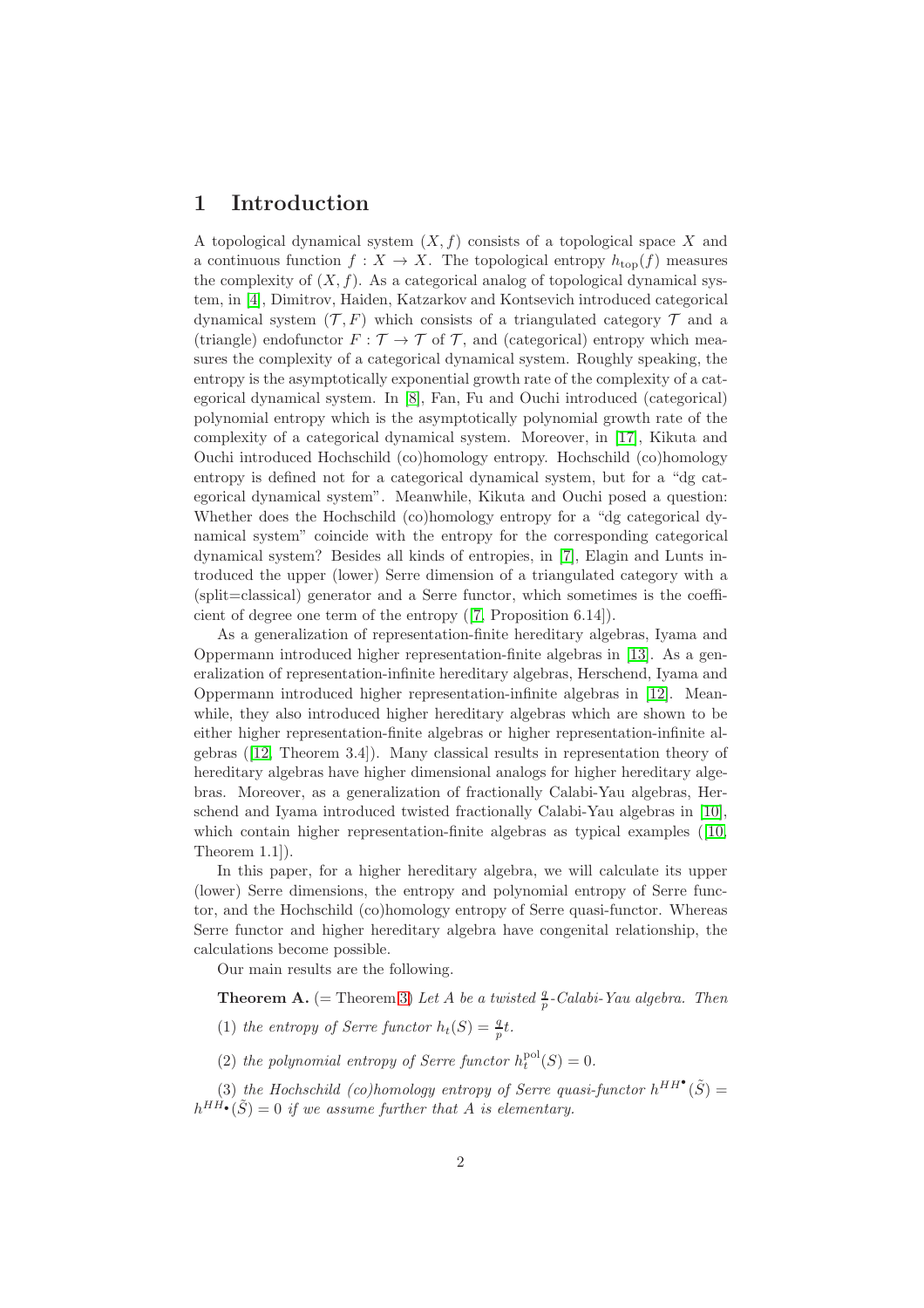(4) *the upper (lower) Serre dimension*  $\overline{\text{Sdim}}A = \underline{\text{Sdim}}A = \frac{q}{p}$ .

Theorem A  $(1)$ ,  $(2)$  and  $(4)$  generalize the corresponding results [\[4,](#page-19-0) 2.6.1], [\[8,](#page-20-0) Remark 6.3] and [\[6,](#page-20-6) Proposition 3.17] for fractionally Calabi-Yau algebras. To date, it is not known whether every higher representation-finite algebra, or more general, twisted fractionally Calabi-Yau algebra, is fractionally Calabi-Yau or not ([\[10,](#page-20-5) Remark 1.6 (b) ]). So Theorem A should have its own place.

From Theorem A and [\[10,](#page-20-5) Theorem 1.1], we get immediately the following corollary.

Corollary B. (= Corollary [1\)](#page-13-1) *Let* A *be an indecomposable* d*-representationfinite algebra,* r *the number of isomorphism classes of simple* A*-modules, and* p *the number of indecomposable direct summands of the basic* d*-cluster tilting* A*-module. Then*

(1) *the entropy of Serre functor*  $h_t(S) = \frac{d(p-r)}{p}t$ .

(2) the polynomial entropy of Serre functor  $h_t^{pol}(S) = 0$ .

(3) the Hochschild (co)homology entropy of Serre quasi-functor  $h^{HH}(\tilde{S}) =$  $h^{HH\bullet}(\tilde{S}) = 0$  if we assume further that A is elementary.

(4) *the upper (lower)* Serre dimension  $\overline{\text{Sdim}}A = \underline{\text{Sdim}}A = \frac{d(p-r)}{n}$  $\frac{p-r}{p}$ .

Applying the Hirzebruch-Riemann-Roch type theorem ([\[9,](#page-20-7) Theorem 1]) and Wimmer's formula ([\[23,](#page-20-8) Theorem]), we can obtain the following Theorem C which gives the Yomdin type inequality on Hochschild homology entropy.

Theorem C. (= Theorem [5\)](#page-14-0) *Let* A *be a finite dimensional elementary algebra of finite global dimension,* M *a perfect* A-bimodule complex, and  $\Psi_M$  :=  $-C_M C_A^{-1}$  the dual Coxeter matrix of M. Then  $h^{HH} \cdot (M) \ge \log \rho(\Psi_M)$ .

I do not know whether the Gromov type inequality on Hochschild homology entropy, that is,  $h^{HH\bullet}(M) \leq \log \rho(\Psi_M)$ , and the Gromov and Yomdin type inequalities on Hochschild cohomology entropy, that is,  $h^{HH}$ <sup>\*</sup> $(M) \leq \log \rho(\Psi_M)$ and  $h^{HH^{\bullet}}(M) \geq \log \rho(\Psi_M)$ , hold or not.

The Theorem C above will be applied to show the following Theorem D.

Theorem D. (= Theorem [7\)](#page-16-0) *Let* A *be an elementary* d*-representationinfinite algebra, and* Φ *the Coxeter matrix of* A*. Then*

(1) *the entropy of (inverse)* Serre functor:  $h_t(S) = dt + \log \rho(\Phi)$  and  $h_t(S^{-1})$  $= -dt + \log \rho(\Phi^{-1})$ . *Furthermore*,  $\rho(\Phi) = \rho(\Phi^{-1})$ .

(2) the polynomial entropy of (inverse) Serre functor:  $h_t^{pol}(S) = s(\Phi)$  and  $h_t^{\text{pol}}(S^{-1}) = s(\Phi^{-1})$ *. Furthermore,*  $s(\Phi) = s(\Phi^{-1})$ *.* 

(3) *the Hochschild (co)homology entropy of (inverse) Serre quasi-functor:*  $h^{HH^{\bullet}}(\tilde{S}) = h^{HH_{\bullet}}(\tilde{S}) = h(S) = \log \rho(\Phi) = \log \rho(\Phi^{-1}) = h(S^{-1}) = h^{HH_{\bullet}}(\tilde{S}^{-1})$  $= h^{H}\hat{H}^{\bullet}(\tilde{S}^{-1}).$ 

(4) *the upper (lower) Serre dimension:*  $\overline{Sdim}A = SdimA = gl.dimA = d$ .

Partial results of Theorem D (1), (2) and (4) for representation-infinite hereditary algebras had been obtained in [\[4,](#page-19-0) Theorem 2.17], [\[6,](#page-20-6) Proposition 4.2]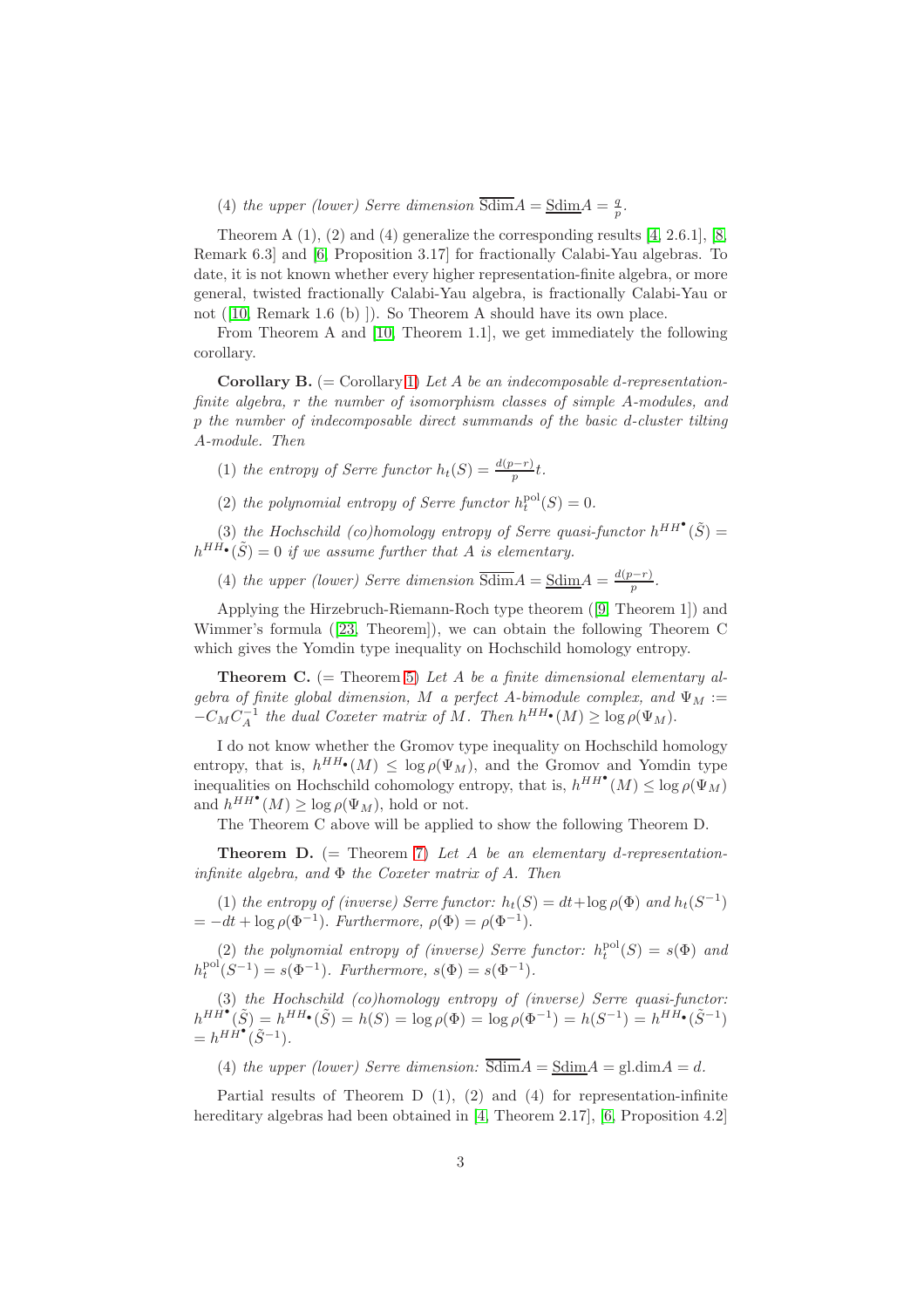and [\[8,](#page-20-0) Proposition 4.4]. The equalities  $\rho(\Phi) = \rho(\Phi^{-1})$  and  $s(\Phi) = s(\Phi^{-1})$  seem to be new. Serre functor is the categorification of Coxeter matrix. Theorem D (1), (2) and (3) imply that, for an elementary higher representation-infinite algebra, the entropy of Serre functor and the Hochschild (co)homology entropy of Serre quasi-functor are the categorifications of spectral radius of Coxeter matrix, and polynomial entropy is the categorification of polynomial growth rate of Coxeter matrix, in some sense.

Furthermore, our main results imply that the Kikuta and Ouchi's question on the relations between entropy and Hochschild (co)homology entropy has positive answer, that is,  $h^{HH}(\tilde{S}) = h^{HH}(\tilde{S}) = h(S)$ , and the Gromov-Yomdin type equalities on entropy and Hochschild (co)homology hold, that is,  $h(S)$  =  $\log \rho([S])$  and  $h^{HH}(\tilde{S}) = h^{HH}(\tilde{S}) = \log \rho([H^0(\tilde{S})]),$  for the Serre functor S on the perfect derived category and the Serre quasi-functor  $\tilde{S}$  on the perfect dg module category of an elementary twisted fractionally Calabi-Yau algebra or an indecomposable elementary higher hereditary algebra.

The paper is structured as follows: In section 1, we will recall the definitions of entropy, polynomial entropy, Hochschild (co)homology entropy and upper (lower) Serre dimension, and their basic properties that we need for latter use. Moreover, we will reformulate Hochschild (co)homology entropy so that they are easier to manipulate in our situations. In section 2, we will calculate these invariants for the Serre functor on the perfect derived category and the Serre quasi-functor on the perfect dg module category of a higher hereditary algebra. We will consider twisted fractionally Calabi-Yau algebras, higher representationfinite algebras, and higher representation-infinite algebras in turn. For this, we will show the Yomdin type inequality on Hochschild homology entropy for a finite dimensional elementary algebra, and prove that Hochschild cohomology entropy and Hochschild homology entropy coincide for the (inverse) Serre quasi-functor on perfect dg module category of a proper smooth dg algebra (Proposition [1\)](#page-10-0).

**Conventions.** Throughout this paper, k is a field and  $(-)^* := \text{Hom}_k(-, k)$  is kdual. Unless stated otherwise, all algebras (resp. vector spaces, categories and functors) are  $k$ -algebras (resp.  $k$ -vector spaces,  $k$ -categories and  $k$ -functors). Moreover, all functors between triangulated categories are assumed to be triangle ( $=$  exact) functors. For a vector space complex X with finite dimensional total cohomology,  $\operatorname{tdim}_k(X) := \sum_{i \in \mathbb{Z}} \dim_k H^i(X) \in \mathbb{N}_0$  is the *total dimension* of the total cohomology  $\bigoplus_{i\in\mathbb{Z}} H^i(X)$  of X, and  $\text{sdim}_k(X) := \sum_{i\in\mathbb{Z}} (-1)^i \dim_k H^i(X) \in \mathbb{Z}$ is the *super dimension* of X. For a finite dimensional algebra A, we denote by ModA the category of *right* A-modules, by modA the full subcategory of ModA consisting of all finite dimensional right A-modules, by  $\mathcal{D}(A)$  the unbounded derived category of A, and by  $\mathcal{D}^b(A)$  the bounded derived category of A, that is, the full triangulated subcategory of  $\mathcal{D}(A)$  consisting of all right A-module complexes with finite dimensional total cohomology. For representation theory of algebras, we refer to [\[1\]](#page-19-1) and [\[2\]](#page-19-2). For the knowledge of dg categories, we refer to [\[14,](#page-20-9) [15,](#page-20-10) [20,](#page-20-11) [21,](#page-20-12) [22\]](#page-20-13).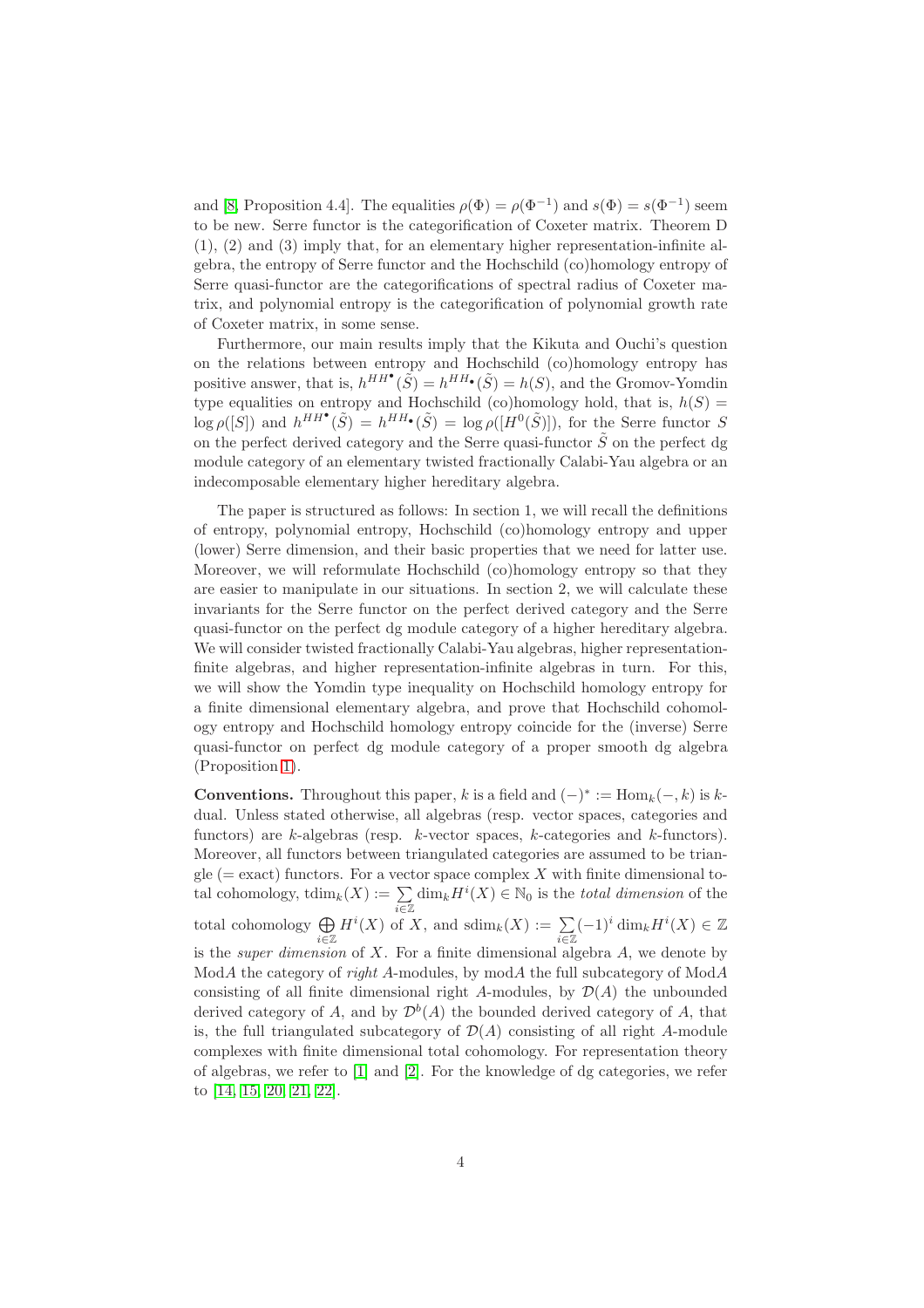# <span id="page-4-0"></span>2 Entropies and Serre dimensions

In this section, we will recall the definitions of entropy, polynomial entropy, Hochschild (co)homology entropy and upper (lower) Serre dimension, and their basic properties that we need for later use. Moreover, we will reformulate Hochschild (co)homology entropy so that they are easier to manipulate in our situations.

### <span id="page-4-1"></span>2.1 Entropy

Entropy is the asymptotically exponential growth rate of complexity.

**Complexity.** Let  $\mathcal T$  be a triangulated category with shift functor [1], and  $E_1, E_2$ two objects in  $\mathcal{T}$ . The *complexity* of  $E_2$  with respect to  $E_1$  ([\[4,](#page-19-0) Definition 2.1]) is the function  $\delta_t(E_1, E_2) : \mathbb{R} \to \mathbb{R}_{\geq 0} \cup {\infty}$  in the real variable t given by

$$
\delta_t(E_1, E_2) := \inf \left\{ \sum_{i=1}^m e^{n_i t} \mid T_0 \xrightarrow{\nabla} T_1 \cdots T_{m-1} \xrightarrow{\nabla} T_m \right\}
$$

where  $T_0 = 0, T_m = E_2 \oplus E'_2$  for some  $E'_2 \in \mathcal{T}$ , and  $T_{i-1} \to T_i \to E_1[n_i] \to$ ,  $1 \leq i \leq m$ , are triangles in T. By convention,  $\delta_t(E_1, E_2) := 0$  if  $E_2 = 0$ , and  $\delta_t(E_1, E_2) := \infty$  if and only if  $E_2$  is not in the thick triangulated subcategory of  $\mathcal T$  generated by  $E_1$ . Note that  $\delta_0(E_1, E_2)$  is the least number of steps required to build  $E_2$  out of  $\{E_1[n] \mid n \in \mathbb{Z}\}.$ 

Usually, one considers a *triangulated category*  $\mathcal T$  *with a (split=classical) generator* G, that is, the smallest thick triangulated subcategory of  $\mathcal T$  containing G is T itself, or equivalently, for every object  $E \in \mathcal{T}$ , there is an object  $E' \in \mathcal{T}$ and a tower of triangles in  $\mathcal T$ 

$$
0 = T_0 \longrightarrow T_1 \longrightarrow T_2 \longrightarrow T_2 \longrightarrow T_{m-1} \longrightarrow T_m = E \oplus E'
$$
  
\n
$$
G[n_1] \longrightarrow G[n_2]
$$

with  $m \in \mathbb{N}_0$  and  $n_i \in \mathbb{Z}$  for all  $1 \leq i \leq m$ . In this case, the complexity is a function from  $\mathbb R$  to  $\mathbb R_{\geq 0}$ .

For some basic properties of complexity, we refer to [\[4,](#page-19-0) Proposition 2.3].

**Entropy.** Let  $\mathcal T$  be a triangulated category with a generator  $G$ , and  $F$  and endofunctor of  $\mathcal T$ . The *entropy* of  $F$  ([\[4,](#page-19-0) Definition 2.5]) is the function  $h_t(F)$ :  $\mathbb{R} \to \mathbb{R} \cup \{-\infty\}$  in the real variable t given by

$$
h_t(F) := \lim_{n \to \infty} \frac{1}{n} \log \delta_t(G, F^n(G)).
$$

By convention,  $h_t(F) := -\infty$  if F is nilpotent. It follows from [\[4,](#page-19-0) Lemma 2.6] that the limit above exists in  $\mathbb{R} \cup \{-\infty\}$  for every t and it is independent of the choice of the generator G. Denote  $h(F) := h_0(F)$ .

Usually, one considers an endofunctor of a *saturated triangulated category*, that is, a triangulated category equivalent to the homotopy category of a *saturated dg category* ([\[21,](#page-20-12) Definition 2.4]) which is just a triangulated dg category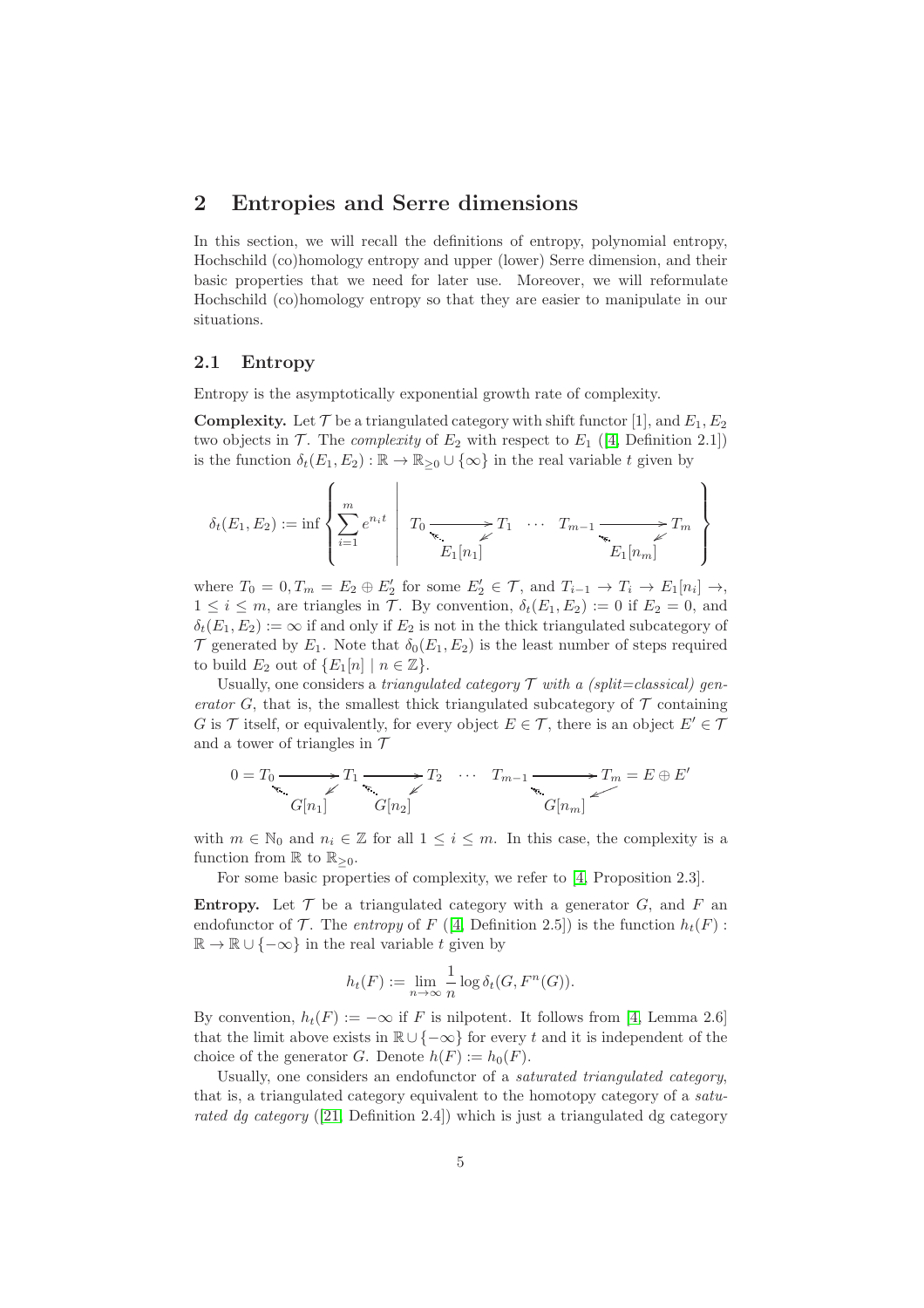Morita equivalent to a proper smooth dg algebra ([\[22,](#page-20-13) Proposition 5.4.2]). In this case, entropy can be calculated by cohomology functors.

<span id="page-5-3"></span>**Theorem 1.** ([\[4,](#page-19-0) Theorem 2.7]) Let  $\mathcal{T}$  be a saturated triangulated category, and F an endofunctor of  $\mathcal T$ . Then for any generator  $G$  of  $\mathcal T$ ,

$$
h_t(F) = \lim_{n \to \infty} \frac{1}{n} \log \sum_{l \in \mathbb{Z}} \dim_k \text{Hom}_{\mathcal{T}}(G, F^n(G)[l]) \cdot e^{-lt}.
$$

Entropy has the following properties.

<span id="page-5-1"></span>**Lemma 1.** (Power [\[4,](#page-19-0) 2.2]) Let  $\mathcal{T}$  be a triangulated category with a generator, F an endofunctor of T, and  $m \in \mathbb{N}$ . Then  $h_t(F^m) = m \cdot h_t(F)$ .

<span id="page-5-2"></span>**Lemma 2.** (Shift [\[18,](#page-20-14) Lemma 2.7]) Let  $\mathcal{T}$  be a saturated triangulated category, F an endofunctor of T, and  $m \in \mathbb{Z}$ . Then  $h_t(F[m]) = h_t(F) + mt$ . In particular,  $h_t([m]) = mt.$ 

<span id="page-5-4"></span>**Lemma 3.** (Inverse [\[8,](#page-20-0) Lemma 2.11]) Let  $\mathcal{T}$  be a saturated triangulated cate*gory, and* F *an autoequivalence of* T. Then  $h_t(F^{-1}) = h_{-t}(F)$ . In particular,  $h(F^{-1}) = h(F).$ 

### <span id="page-5-0"></span>2.2 Polynomial entropy

Polynomial entropy is the asymptotically polynomial growth rate of complexity.

**Polynomial entropy.** Let  $\mathcal{T}$  be a triangulated category with a generator  $G$ , and F an endofunctor of T. The *polynomial entropy* of F ([\[8,](#page-20-0) Definition 2.4]) is the function  $h_t^{\text{pol}}(F) : \mathbb{R} \to \mathbb{R} \cup \{-\infty\}$  in the real variable t given by

$$
h_t^{\text{pol}}(F) := \limsup_{n \to \infty} \frac{\log \delta_t(G, F^n(G)) - n \cdot h_t(F)}{\log n}.
$$

It is well-defined for any  $t \in \mathbb{R}$  such that  $h_t(F) \neq -\infty$ . In particular, it is well-defined at  $t = 0$  since  $h_0(F) \ge 0$ . Denote  $h^{\text{pol}}(F) := h_0^{\text{pol}}(F)$ .

For an endofunctor of a saturated triangulated category, the polynomial entropy can be calculated by cohomology functors.

<span id="page-5-5"></span>**Lemma 4.** ([\[8,](#page-20-0) Lemma 2.7]) *Let*  $\mathcal{T}$  *be a saturated triangulated category, and*  $F$ an endofunctor of  $\mathcal T$ . Then for any generators  $G, G'$  of  $\mathcal T$ ,

$$
h_t^{\text{pol}}(F) = \limsup_{n \to \infty} \frac{\log \epsilon_t(G, F^n(G')) - n \cdot h_t(F)}{\log n},
$$

 $where \epsilon_t(X, Y) := \sum_{l \in \mathbb{Z}} \dim_k \text{Hom}_{\mathcal{T}}(X, Y[l]) \cdot e^{-lt}$  *for all*  $X, Y \in \mathcal{T}$  *and*  $t \in \mathbb{R}$ *.* 

Polynomial entropy has the following properties.

<span id="page-5-6"></span>**Lemma 5.** (Shift [\[8,](#page-20-0) Lemma 6.1]) Let  $\mathcal T$  be a saturated triangulated category, F an endofunctor of T, and  $m \in \mathbb{Z}$ . Then  $h_t^{pol}(F[m]) = h_t^{pol}(F)$ . In particular,  $h_t^{\text{pol}}([m]) = 0.$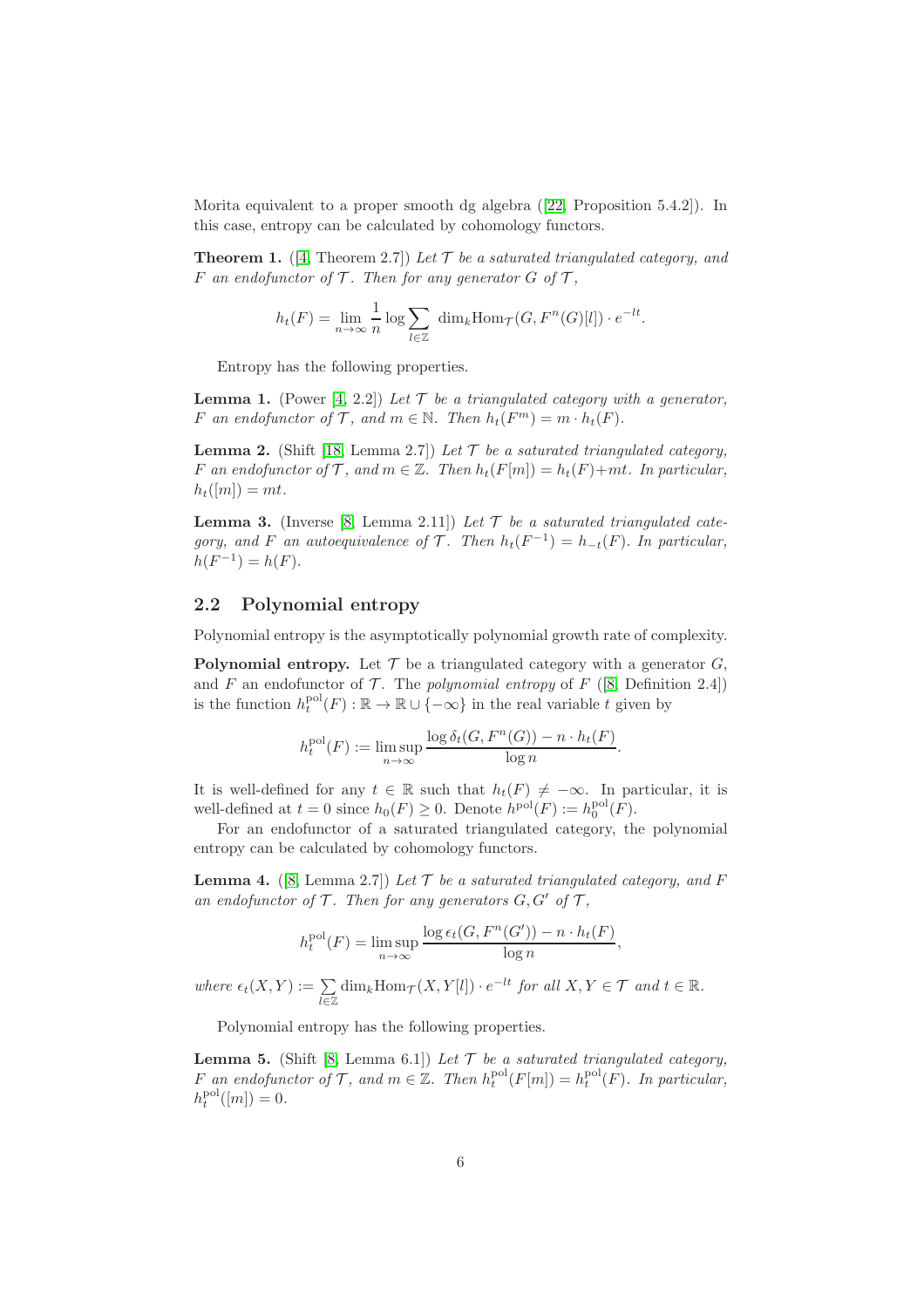<span id="page-6-2"></span>**Lemma 6.** (Inverse [\[8,](#page-20-0) Lemma 2.11]) Let  $\mathcal T$  be a saturated triangulated category, and F an autoequivalence of T. Then  $h_t^{pol}(F^{-1}) = h_t^{pol}(F)$ . In particular,  $h^{\text{pol}}(F^{-1}) = h^{\text{pol}}(F)$ .

Polynomial growth rate of a linear operator. Sometimes, we can reduce the polynomial entropy of an endofunctor to the polynomial growth rate of a linear operator. Let  $f$  be a non-nilpotent linear operator on a finite dimensional complex vector space V endowed with some norm  $\| - \|$ , and  $\rho(f)$  the *spectral radius* of f, that is, the maximal absolute value of eigenvalues of f. The *polynomial growth rate* of f ([\[8,](#page-20-0) Definition 4.1]) is

$$
s(f) := \lim_{n \to \infty} \frac{\log ||f^n|| - n \cdot \log \rho(f)}{\log n}.
$$

As all norms on the space of matrices are equivalent,  $s(f)$  is independent of the choice of the norm.

<span id="page-6-1"></span>Lemma 7. ([\[8,](#page-20-0) Lemma 4.2]) *Let* f *be a non-nilpotent linear operator of a finite dimensional complex vector space endowed with some norm*  $\|$  −  $\|$ *. Then the polynomial growth rate of* f *is well-defined, and it is precisely one less than the maximal size of the Jordan blocks whose eigenvalues are of maximal absolute value*  $\rho(f)$ *. In particular,*  $s(f)$  *is a nonnegative integer.* 

### <span id="page-6-0"></span>2.3 Hochschild (co)homology entropy

Hochschild (co)homology entropy is defined not for a (triangle) endofunctor of a triangulated category but for a quasi-endofunctor of the perfect dg module category of a proper smooth dg category.

Homotopy category of dg categories. The category dgcat of (small) dg categories, whose morphisms are dg functors, is a closed symmetric monoidal category with tensor product ⊗ and internal Hom functor Hom. A *quasi-equivalence* F from a dg category A to a dg category B is a dg functor  $F: A \rightarrow B$  such that  $F(x, y) : A(x, y) \to B(F(x), F(y))$  is a quasi-isomorphism for all objects  $x, y \in A$ and the induced functor on homotopy categories  $H^0(F) : H^0(A) \to H^0(B)$ is an equivalence. The localization hodgcat of dgcat with respect to quasiequivalences is a closed symmetric monoidal category with tensor product  $\otimes^L$ and internal Hom functor  $\mathcal{RH}\text{om}$  ([\[15,](#page-20-10) Theorem 4.5] and [\[20,](#page-20-11) Theorem 1.3]). For any two dg categories A and B, let  $rep(A, B)$  be the full triangulated subcategory of the derived category  $\mathcal{D}(A^{\rm op} \otimes B)$  of dg A-B-bimodules formed by the dg  $A-B$ -bimodules  $M$  such that the derived tensor product functor  $-\otimes^L_A M$  :  $\mathcal{D}(A) \to \mathcal{D}(B)$  takes the representable dg A-modules to objects which are isomorphic to representable  $\text{dg } B$ -modules. Then we have a bijection hodgcat $(A, B) \cong \text{Iso}(\text{rep}(A, B))$  ([\[15,](#page-20-10) Theorem 4.2] and [\[20,](#page-20-11) Corollary 1.2]). Let  $\text{rep}_{\text{d}g}(A, B)$  be the full sub-dg category of the dg A-B-bimodule category  $Mod(A^{op} \otimes B)$  whose objects are those of rep $(A, B)$  which are cofibrant as dg A-B-bimodules. Then we have an isomorphism  $\mathcal{RH}\text{om}(A, B) \cong \text{rep}_{\text{def}}(A, B)$ in hodgcat ([\[15,](#page-20-10) Theorem 4.5] and [\[20,](#page-20-11) Theorem 1.3]). Furthermore, we have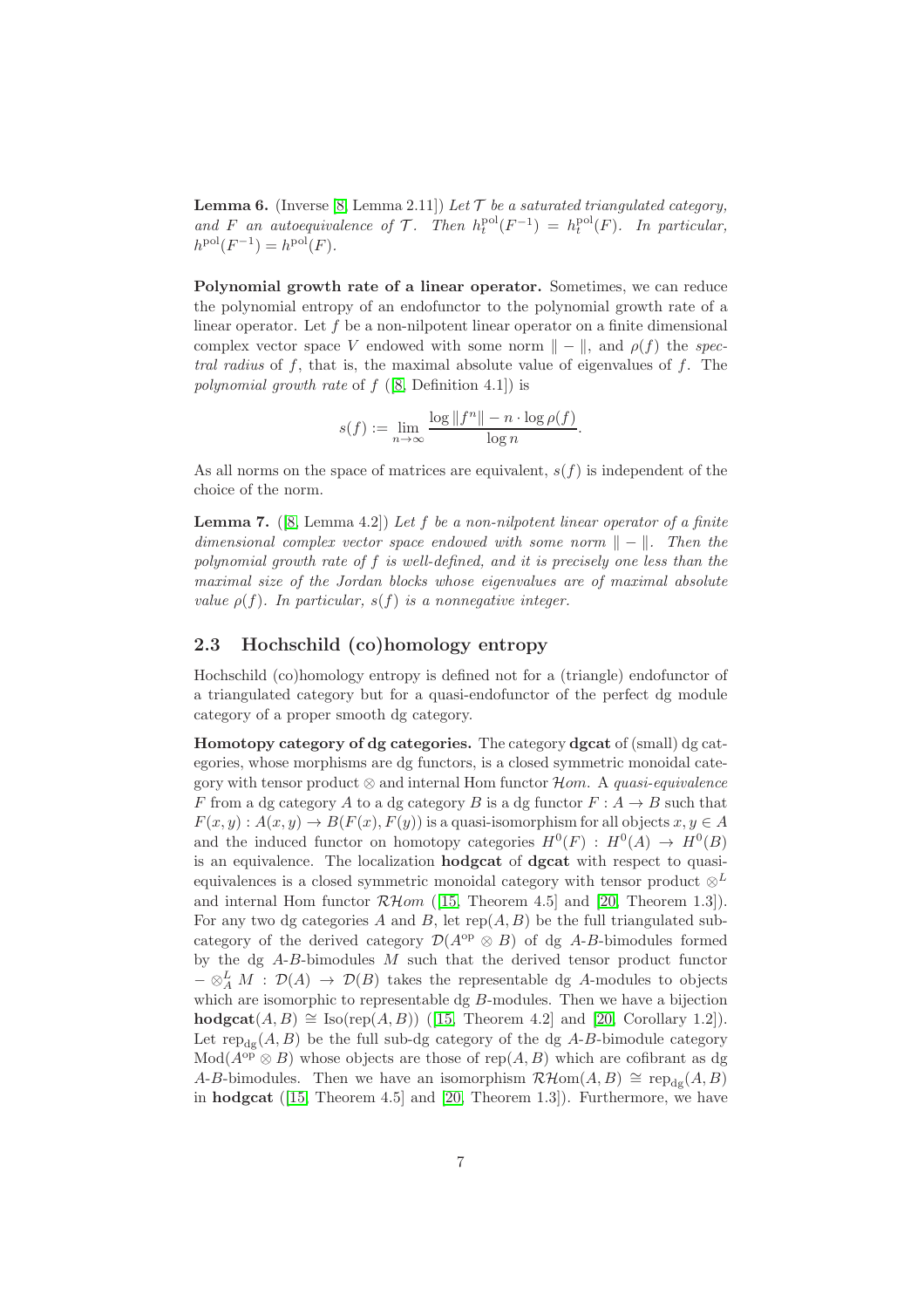equivalences  $H^0(\mathcal{RH}\text{om}(A,B)) \cong H^0(\text{rep}_{dg}(A,B)) \simeq \text{rep}(A,B)$  and a bijection **hodgcat** $(A, B) \cong \text{Iso}(H^0(\mathcal{RH}\text{om}(A, B)))$ . The objects in  $\mathcal{RH}\text{om}(A, B)$  or  $\text{rep}_{\text{dg}}(A, B)$  or  $H^0(\mathcal{RH}\text{om}(A, B))$  or  $\text{rep}(A, B)$  are called *quasi-functors*.

Hochschild (co)homology entropy. Let  $A$  be a proper smooth dg cate-gory ([\[21,](#page-20-12) Definition 2.4]). Denote by  $per_{dg}(A)$  the full sub-dg category of the dg right A-module category ModA consisting of (cofibrant) perfect dg right Amodules, which is a dg enhancement of the perfect derived category  $\text{per}(A)$  of dg right A-modules. Then we have an isomorphism  $\mathcal{RH}\text{om}(\text{per}_{dg}(A), \text{per}_{dg}(A)) \cong$  $per_{dg}(A^e)$  in **hodgcat**, where  $A^e := A^{op} \otimes A$  is the enveloping dg category of A. Thus we have *inverse Serre quasi-functor*  $\tilde{S}^{-1} \in \mathcal{RH}$ om(per<sub>dg</sub>(A), per<sub>dg</sub>(A)) which corresponds to the *inverse dualizing complex*  $\Theta \in \text{per}_{dg}(\tilde{A}^e)$  ([\[16,](#page-20-15) 3.3]), that is, a cofibrant resolution of RHom<sub> $A^e$ </sub> $(A, A^e) \in \text{per}(A^e)$ . For any quasifunctor  $\tilde{\Phi} \in \mathcal{RH}\text{om}(\text{per}_{dg}(A), \text{per}_{dg}(A))$  and  $i \in \mathbb{Z}$ , the *i-th Hochschild cohomology group* of  $\Phi$  ([\[17,](#page-20-1) 1.4]) is

$$
HH^{i}(\tilde{\Phi}) := H^{i}(\mathcal{RH}om(\text{per}_{dg}(A), \text{per}_{dg}(A))(\text{Id}, \tilde{\Phi})),
$$

and the *i*-th Hochschild homology group of  $\Phi$  is

$$
HH_i(\tilde{\Phi}) := H^{-i}(\mathcal{RH}om(\mathrm{per}_{\mathrm{dg}}(A), \mathrm{per}_{\mathrm{dg}}(A))(\tilde{S}^{-1}, \tilde{\Phi})).
$$

Furthermore, the *Hochschild cohomology entropy* of  $\tilde{\Phi}$  ([\[17,](#page-20-1) Definition 2.9]) is

$$
h^{HH^{\bullet}}(\tilde{\Phi}) := \limsup_{n \to \infty} \frac{1}{n} \log \sum_{i \in \mathbb{Z}} \dim_k HH^i(\tilde{\Phi}^n),
$$

and the *Hochschild homology entropy* of  $\tilde{\Phi}$  is

$$
h^{HH\bullet}(\tilde{\Phi}) := \limsup_{n \to \infty} \frac{1}{n} \log \sum_{i \in \mathbb{Z}} \dim_k HH_i(\tilde{\Phi}^n).
$$

Let A be a proper smooth dg category. A quasi-functor  $\tilde{\Phi} \in \mathcal{RH}\text{om}(\text{per}_{\text{dg}}(A),$  $per_{dg}(A)$ ) is also a quasi-functor in  $H^0(\mathcal{RH}\text{om}(\text{per}_{dg}(A),\text{per}_{dg}(A))),$  which gives a functor  $\Phi := H^0(\tilde{\Phi}) : \text{per}(A) \to \text{per}(A)$ . The following result compares the Hochschild (co)homology entropy of  $\tilde{\Phi}$  with the entropy of  $\Phi$ .

<span id="page-7-1"></span>**Theorem 2.** ([\[17,](#page-20-1) Theorem 2.10]) *Let* A *be a proper smooth dg category*,  $\tilde{\Phi} \in$  $\mathcal{RH}\text{om}(\text{per}_{\text{dg}}(A), \text{per}_{\text{dg}}(A))$  *a quasi-endofunctor of*  $\text{per}_{\text{dg}}(A)$ *, and*  $\Phi := H^0(\tilde{\Phi})$ *an endofunctor of*  $\text{per}(A)$ *. Then*  $h^{HH}(\tilde{\Phi}) \leq h(\Phi)$  *and*  $h^{HH}(\tilde{\Phi}) \leq h(\Phi)$ *.* 

Furthermore, Kikuta and Ouchi posed the following question on relations between entropy and Hochschild (co)homology entropy.

<span id="page-7-0"></span>**Question 1.** ([\[17,](#page-20-1) Question 2.12]) Let A be a proper smooth dg category,  $\tilde{\Phi} \in$  $\mathcal{RH}\text{om}(\text{per}_{\text{dg}}(A),\text{per}_{\text{dg}}(A))$  a quasi-endofunctor of  $\text{per}_{\text{dg}}(A)$ , and  $\Phi := H^0(\tilde{\Phi})$ an endofunctor of per $(A)$ . Do the equalities  $h^{HH}(\tilde{\Phi}) = h^{HH}(\tilde{\Phi}) = h(\Phi)$  hold?

Reformulation of Hochschild (co)homology entropy. Let A be a proper smooth dg category. Under the isomorphism  $\mathcal{RH}\text{om}(\text{per}_{d_{\mathcal{E}}}(A), \text{per}_{d_{\mathcal{E}}}(A)) \cong$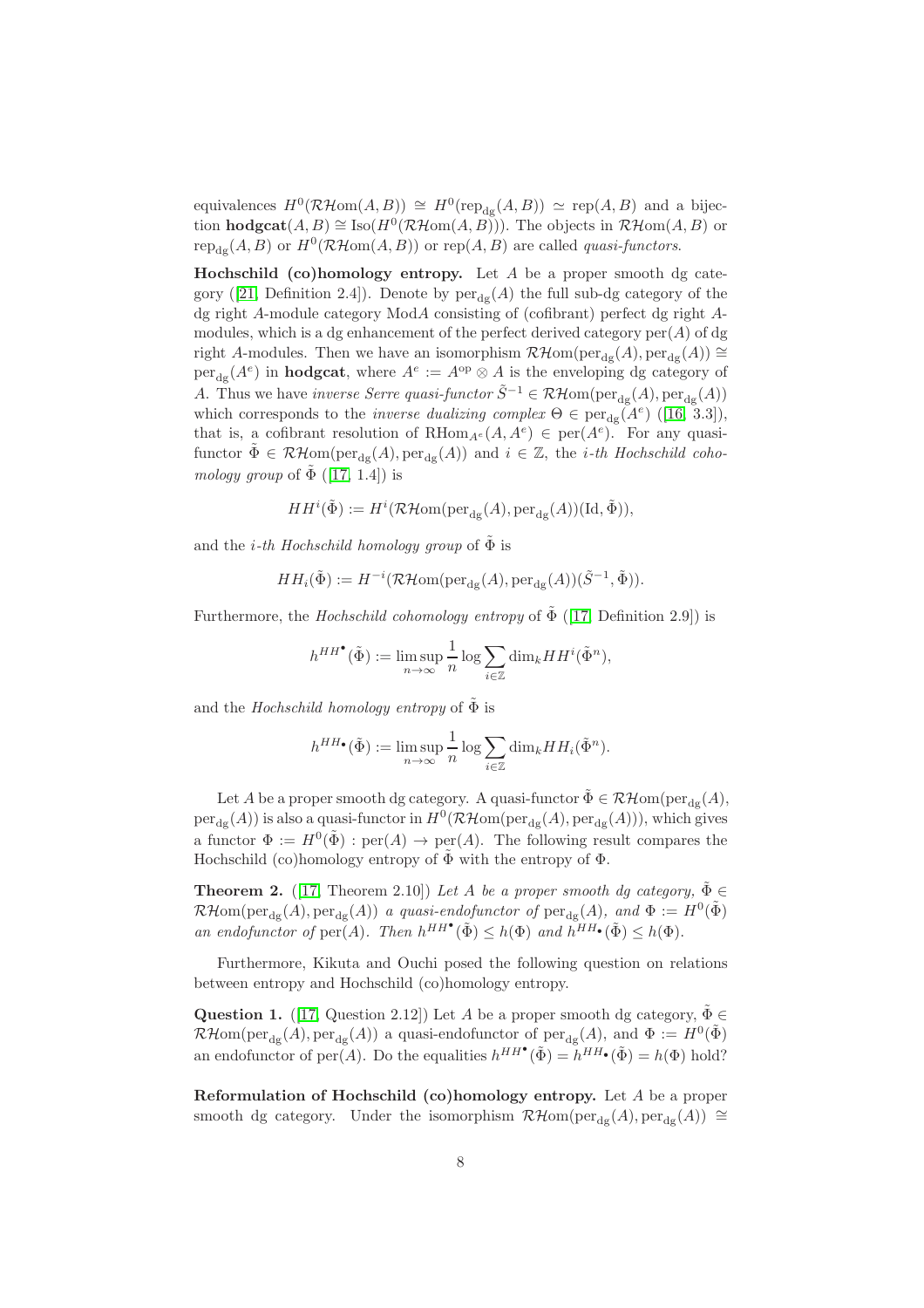$per_{dg}(A^e)$  in **hodgcat**, any object  $\tilde{\Phi} \in \mathcal{RH}\text{om}(per_{dg}(A),per_{dg}(A))$  corresponds to an object  $M \in \text{per}_{dg}(A^e)$ . In particular, the identity functor Id on  $\text{per}_{dg}(A)$ corresponds to an object  $\Delta \in \text{per}_{dg}(A^e)$  which is a cofibrant resolution of the dg A-bimodule  $A \in \text{per}(A^e)$ . Then for all  $i \in \mathbb{Z}$  and  $n \in \mathbb{N}_0$ , we have isomorphisms

$$
HH^{i}(\tilde{\Phi}^{n}) = H^{i}(\mathcal{RH}om(\text{per}_{dg}(A), \text{per}_{dg}(A))(\text{Id}, \tilde{\Phi}^{n}))
$$
  
\n
$$
\cong H^{i}(\text{per}_{dg}(A^{e})(\Delta, M^{\otimes_{A}n}))
$$
  
\n
$$
\cong H^{i}(\text{RHom}_{A^{e}}(A, M^{\otimes_{A}^{L}n}))
$$

and

$$
HH_i(\tilde{\Phi}^n) = H^{-i}(\mathcal{RH}om(\text{per}_{dg}(A), \text{per}_{dg}(A))(\tilde{S}^{-1}, \tilde{\Phi}^n))
$$
  
\n
$$
\cong H^{-i}(\text{per}_{dg}(A^e)(\Theta, M^{\otimes_A n}))
$$
  
\n
$$
\cong H^{-i}(\text{RHom}_{A^e}(\text{RHom}_{A^e}(A, A^e), M^{\otimes_A^L n}))
$$
  
\n
$$
\cong H^{-i}(M^{\otimes_A^L n} \otimes_{A^e}^L \text{RHom}_{A^e}(\text{RHom}_{A^e}(A, A^e), A^e))
$$
  
\n
$$
\cong H^{-i}(M^{\otimes_A^L n} \otimes_{A^e}^L A)
$$
  
\n
$$
\cong H^{-i}(A \otimes_{A^e}^L M^{\otimes_A^L n}).
$$

So Hochschild (co)homology entropy is well-defined for any quasi-endofunctor  $\tilde{\Phi} \in \mathcal{RH}om(\text{per}_{dg}(A),\text{per}_{dg}(A))$  or  $H^0(\mathcal{RH}om(\text{per}_{dg}(A),\text{per}_{dg}(A)))$  or dg Abimodule  $M \in \text{per}_{dg}(A^e)$  or  $\text{per}(A^e)$ , and can be calculated by

$$
h^{HH^{\bullet}}(\tilde{\Phi}) = h^{HH^{\bullet}}(M) := \limsup_{n \to \infty} \frac{1}{n} \log \text{tdim}_{k} \text{R}\text{Hom}_{A^e}(A, M^{\otimes_A^L n}),
$$

and

$$
h^{HH\bullet}(\tilde{\Phi}) = h^{HH\bullet}(M) := \limsup_{n \to \infty} \frac{1}{n} \log \text{tdim}_k(A \otimes_{A^e}^L M^{\otimes_A^L n}).
$$

### <span id="page-8-0"></span>2.4 Serre dimensions

Serre dimensions are new invariants of an Ext-finite triangulated category with a generator and a Serre functor, or of a proper smooth dg algebra.

(Inverse) Serre (quasi-)functor. A triangulated category  $T$  is *Hom-finite* if  $\dim_k \text{Hom}_{\mathcal{T}}(X, Y) < \infty$  for all  $X, Y \in \mathcal{T}$ . A *Serre functor* ([\[3,](#page-19-3) Definition 3.1]) of a Hom-finite triangulated category  $\mathcal T$  is an autoequivalence  $S: \mathcal T \to \mathcal T$  such that there is a bifunctorial isomorphism  $\text{Hom}_{\mathcal{T}}(X, Y)^* \cong \text{Hom}_{\mathcal{T}}(Y, S(X))$ . The Serre functor, if it exists, is unique up to isomorphism. The perfect derived category  $per(A)$  of a proper smooth dg algebra  $A$  has Serre functors. Indeed,  $S := - \otimes_A^L A^*$  is a Serre functor of  $\text{per}(A)$  with the *inverse Serre functor*  $S^{-1} :=$ RHom<sub>A</sub>( $A^*$ , -)  $\cong -\otimes^L_A$  RHom<sub>A</sub>( $A^*$ , A) as a quasi-inverse. Let  $\nabla$  and  $\Theta$  be any cofibrant resolutions of dg A-bimodule  $A^*$  and  $RHom_A(A^*, A)$  respectively. The quasi-endofunctors  $\tilde{S}, \tilde{S}^{-1} \in \mathcal{RH}$ om(per $_{dg}(A)$ , per $_{dg}(A)$ ) corresponding to  $\nabla, \Theta \in \text{per}_{dg}(A^e)$  are called *Serre quasi-functor* and *inverse Serre quasi-functor* respectively. Note that we have  $\text{RHom}_{A}(A^*, A) \cong \text{RHom}_{A^e}(A, \text{RHom}_{k}(A^*, A))$  $\cong$  RHom<sub>A</sub><sup>e</sup>(A, A<sup>e</sup>) in per(A<sup>e</sup>). So the inverse Serre quasi-functor defined here coincides with that in 2.3.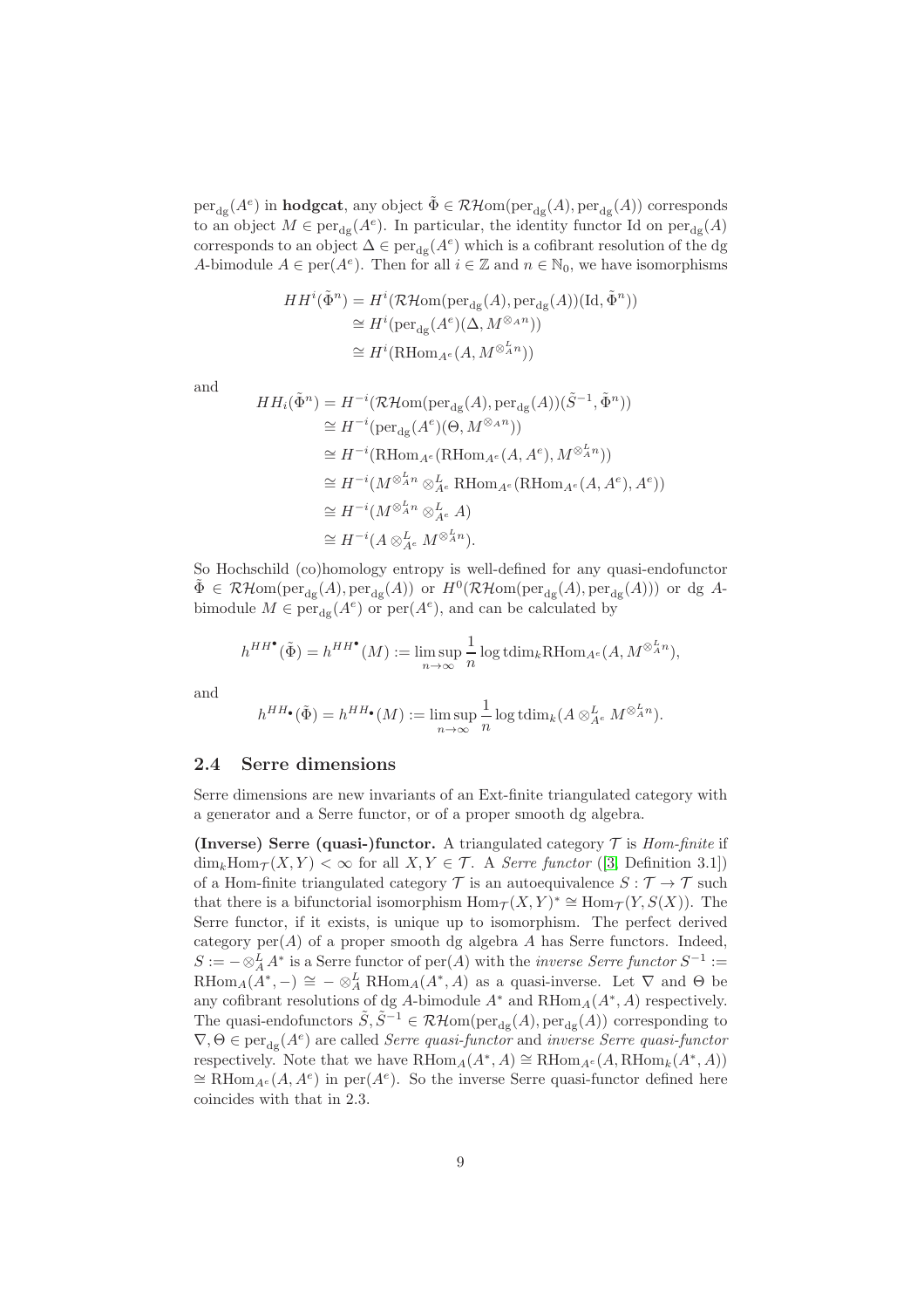Upper (lower) Serre dimension. A triangulated category  $T$  is *Ext-finite* if  $\sum$  $\sum_{i\in\mathbb{Z}} \dim_k \text{Hom}_{\mathcal{T}}(X, Y[i]) < \infty$  for all  $X, Y \in \mathcal{T}$ . Let  $\mathcal{T}$  be an Ext-finite triangulated category with a generator and a Serre functor  $S : \mathcal{T} \to \mathcal{T}$ . For any two generators  $G, G'$  of  $\mathcal T$ , the *upper Serre dimension* of  $\mathcal T$  ([\[7,](#page-20-2) Definition 5.3]) is

$$
\overline{{\rm Sdim}}\mathcal{T}:=\limsup_{n\to\infty}\frac{-\inf\{i\mid \operatorname{Hom}\nolimits_{\mathcal{T}}(G,S^n(G')[i])\neq 0\}}{n},
$$

and the *lower Serre dimension* of T is

$$
\underline{\text{Sdim}}\mathcal{T} := \liminf_{n \to \infty} \frac{-\sup\{i \mid \text{Hom}_{\mathcal{T}}(G, S^n(G')[i]) \neq 0\}}{n}.
$$

Let A be a proper smooth dg algebra. The *upper Serre dimension of* A is

$$
\overline{\text{Sdim}}A := \overline{\text{Sdim}} \text{ per}(A) = \lim_{n \to \infty} \frac{-\inf (A^*)^{\otimes_A^L n}}{n},
$$

and the *lower Serre dimension of* A is

$$
\underline{\text{Sdim}}A := \underline{\text{Sdim}} \, \text{per}(A) = \lim_{n \to \infty} \frac{-\sup (A^*)^{\otimes_A^L n}}{n},
$$

where for any object  $X \in \mathcal{D}^b(k)$ ,

$$
\inf X := \inf\{i \mid H^i(X) \neq 0\}, \quad \sup X := \sup\{i \mid H^i(X) \neq 0\}.
$$

<span id="page-9-0"></span>It follows from [\[7,](#page-20-2) Proposition 5.5] that the two limits above are finite.

# 3 Higher hereditary algebras

In this section, for a higher hereditary algebra, we will calculate its upper (lower) Serre dimension, the entropy and polynomial entropy of Serre functor, and Hochschild (co)homology entropy of Serre quasi-functor. Higher representationfinite algebras are twisted fractionally Calabi-Yau algebras for which these invariants can be calculated easily.

# <span id="page-9-1"></span>3.1 Twisted fractionally Calabi-Yau algebras

Twisted fractionally Calabi-Yau algebra is a generalization of fractionally Calabi-Yau algebra, and has higher representation-finite algebras as typical examples.

Twisted fractionally Calabi-Yau algebra. Let A be a finite dimensional algebra of finite global dimension. Then the *Nakayama functor*

$$
\nu = \nu_A := \text{RHom}_A(-, A)^* : \mathcal{D}^b(A) \to \mathcal{D}^b(A)
$$

is isomorphic to the Serre functor  $S = S_A := - \otimes_A^L A^* : \mathcal{D}^b(A) \to \mathcal{D}^b(A)$ . Let  $\phi$  be an algebra endomorphism of A. Then  $\phi$  induces the restriction functor  $\phi^*: \text{Mod}A \to \text{Mod}A, M \mapsto M_{\phi}$ , where  $M_{\phi}$  is the right A-module defined by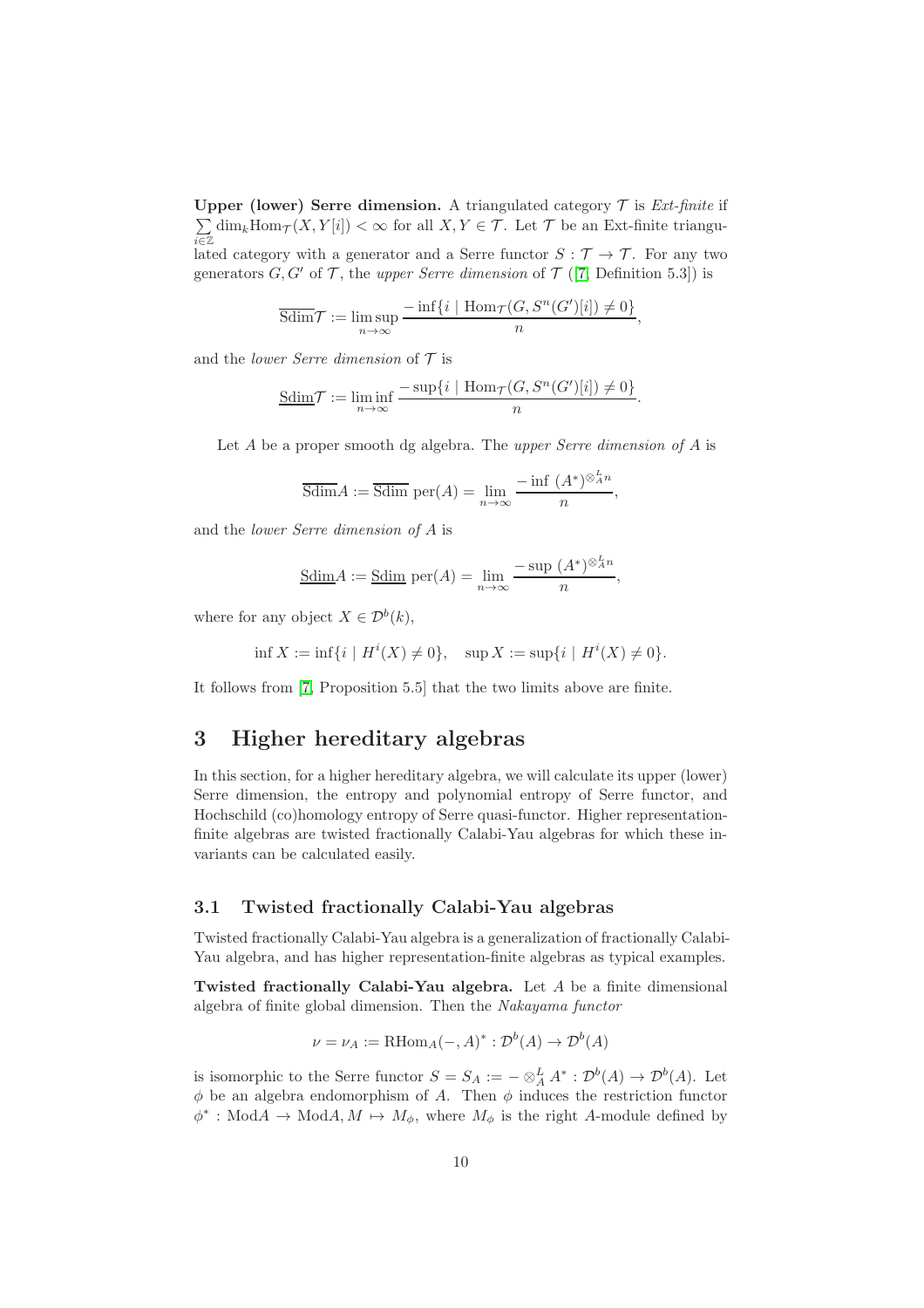the same vector space as M but the new right A-module action  $m \cdot a := m\phi(a)$ for all  $m \in M$  and  $a \in A$ . Furthermore,  $\phi^*$  induces the derived functor  $\phi^*$ :  $\mathcal{D}^b(A) \to \mathcal{D}^b(A)$  which is isomorphic to the derived tensor product functor  $-\otimes^L_A A_\phi: \mathcal{D}^b(A) \to \mathcal{D}^b(A)$ , where  $A_\phi$  is the twisted A-bimodule A with the left and right A-module actions  $b \cdot a \cdot c := ba\phi(c)$  for all  $a, b, c \in A$ . A finite dimensional algebra A of finite global dimension is *twisted fractionally Calabi-Yau and of Calabi-Yau dimension*  $\frac{q}{p}$  or *twisted*  $\frac{q}{p}$ -Calabi-Yau ([\[10,](#page-20-5) Definition 0.3]) if there exist a positive integer  $p \in \mathbb{N}$ , an integer  $q \in \mathbb{Z}$ , and an algebra automorphism  $\phi$  of A, such that there is a functorial isomorphism  $\nu^p \cong \phi^* [q]$ of autoequivalences on  $\mathcal{D}^b(A)$ , or equivalently,  $\nu^p(A) \cong A[q]$  in  $\mathcal{D}^b(A)$  ([\[10,](#page-20-5) Proposition 4.3]). When  $\phi$  is the identity automorphism of A, A is said to be *fractionally Calabi-Yau and of Calabi-Yau dimension*  $\frac{q}{p}$  or  $\frac{q}{p}$ -Calabi-Yau.

Hochschild (co)homology entropy of (inverse) Serre quasi-functor. The following result implies that Hochschild cohomology entropy coincides with Hochschild homology entropy for the (inverse) Serre quasi-functor on the perfect dg module category of a proper smooth dg algebra.

<span id="page-10-0"></span>**Proposition 1.** Let A be a proper smooth dg algebra, and  $\tilde{S}$  the Serre quasifunctor on the perfect dg A-module category  $per_{dg}(A)$  of A. Then  $h^{HH}(\tilde{S}) =$  $h^{HH\bullet}(\tilde{S})$  and  $h^{HH\bullet}(\tilde{S}^{-1}) = h^{HH\bullet}(\tilde{S}^{-1}).$ 

*Proof.* Since A is a proper smooth dg algebra, we have isomorphisms

 $\operatorname{RHom}_A(A^*, A) \cong \operatorname{RHom}_{A^e}(A, \operatorname{RHom}_k(A^*, A)) \cong \operatorname{RHom}_{A^e}(A, A^e)$ 

and  $A^* \otimes_A^L \text{RHom}_A(A^*, A) \cong A$  in per $(A^e)$ . Then we get isomorphisms

$$
\begin{aligned} \text{RHom}_{A^e}(A, (A^*)^{\otimes_A^L n}) &\cong (A^*)^{\otimes_A^L n} \otimes_A^L \text{RHom}_{A^e}(A, A^e) \\ &\cong (A^*)^{\otimes_A^L n} \otimes_A^L \text{RHom}_A(A^*, A) \\ &\cong A \otimes_{A^e}^L (A^*)^{\otimes_A^L n - 1} \end{aligned}
$$

in  $\mathcal{D}^b(k)$  for all  $n \in \mathbb{N}$ . Thus

$$
h^{HH^{\bullet}}(\tilde{S}) = \limsup_{n \to \infty} \frac{1}{n} \log \operatorname{tdim}_{k} \operatorname{RHom}_{A^{e}}(A, (A^{*})^{\otimes_A^{L} n})
$$

$$
= \limsup_{n \to \infty} \frac{1}{n} \log \operatorname{tdim}_{k} (A \otimes_{A^{e}}^{L} (A^{*})^{\otimes_A^{L} n - 1})
$$

$$
= h^{HH^{\bullet}}(\tilde{S}).
$$

Next, we have isomorphisms

$$
\begin{aligned} \text{RHom}_{A^e}(A, \text{RHom}_A(A^*, A)^{\otimes_A^L n}) &\cong \text{RHom}_A(A^*, A)^{\otimes_A^L n} \otimes_{A^e}^L \text{RHom}_{A^e}(A, A^e) \\ &\cong \text{RHom}_A(A^*, A)^{\otimes_A^L n} \otimes_{A^e}^L \text{RHom}_A(A^*, A) \\ &\cong A \otimes_{A^e}^L \text{RHom}_A(A^*, A)^{\otimes_A^L n+1} \end{aligned}
$$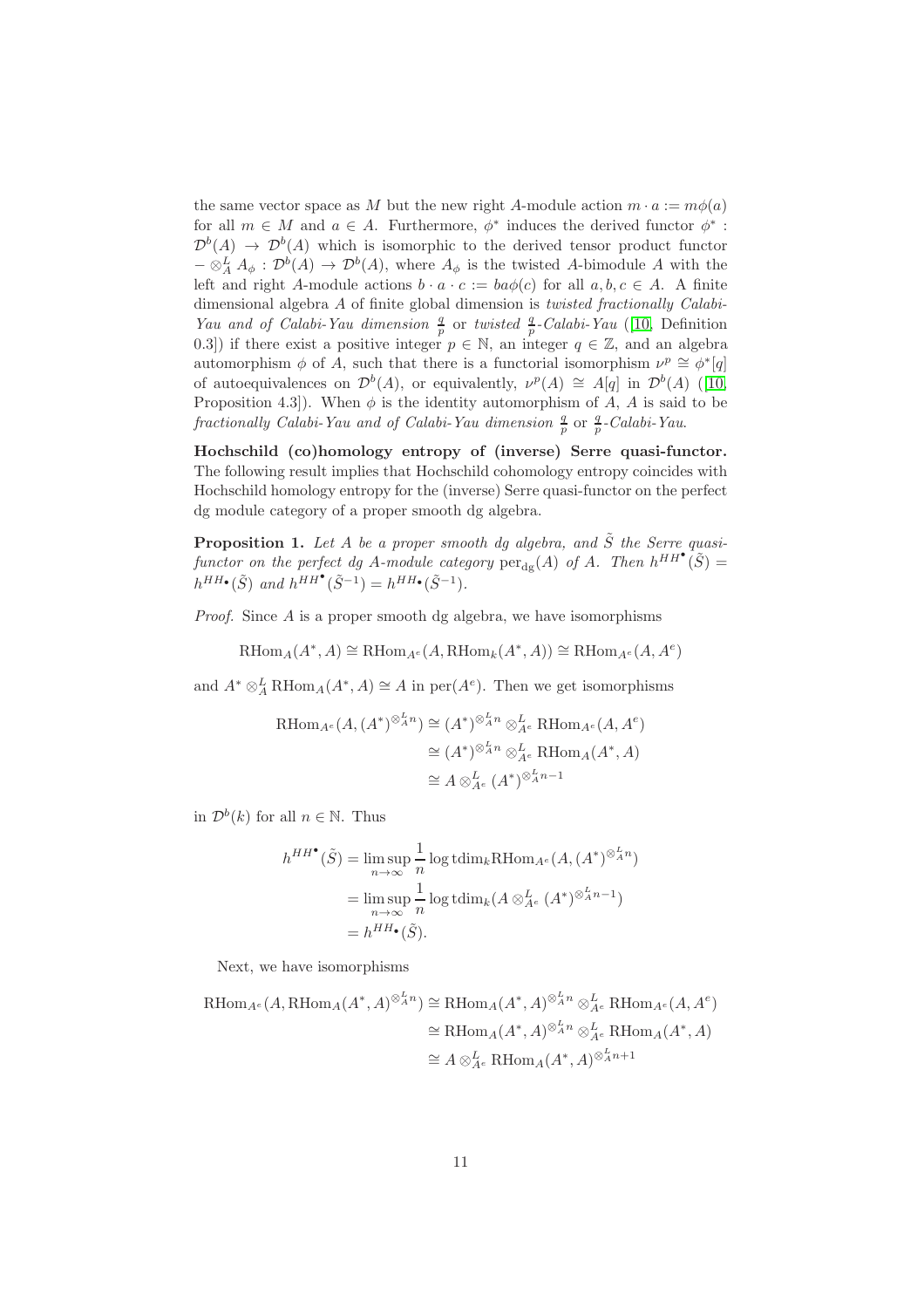in  $\mathcal{D}^b(k)$  for all  $n \in \mathbb{N}$ . Thus

$$
h^{HH^{\bullet}}(\tilde{S}^{-1}) = \limsup_{n \to \infty} \frac{1}{n} \log \text{tdim}_{k} \text{RHom}_{A^{e}}(A, \text{RHom}_{A}(A^{*}, A)^{\otimes_{A}^{L} n})
$$
  
= 
$$
\limsup_{n \to \infty} \frac{1}{n} \log \text{tdim}_{k} (A \otimes_{A^{e}}^{L} \text{RHom}_{A}(A^{*}, A)^{\otimes_{A}^{L} n+1})
$$
  
= 
$$
h^{HH_{\bullet}}(\tilde{S}^{-1}).
$$

Now we have finished the proof of Proposition [1.](#page-10-0)

Entropies and Serre dimensions for twisted fractionally Calabi-Yau algebras. Our first main result is the following, in which  $(1)$ ,  $(2)$  and  $(4)$  generalize the corresponding results [\[4,](#page-19-0) 2.6.1], [\[8,](#page-20-0) Remark 6.3] and [\[6,](#page-20-6) Proposition 3.17] for fractionally Calabi-Yau algebras.

<span id="page-11-0"></span>**Theorem 3.** Let A be a twisted  $\frac{q}{p}$ -Calabi-Yau algebra. Then

- (1) *the entropy of Serre functor*  $h_t(S) = \frac{q}{p}t$ .
- (2) the polynomial entropy of Serre functor  $h_t^{pol}(S) = 0$ .

(3) the Hochschild (co)homology entropy of Serre quasi-functor  $h^{HH}(\tilde{S}) =$  $h^{HH\bullet}(\tilde{S}) = 0$  if we assume further that A is elementary.

(4) *the upper (lower) Serre dimension*  $\overline{\text{Sdim}}A = \underline{\text{Sdim}}A = \frac{q}{p}$ .

*Proof.* (1) Since A is a twisted  $\frac{q}{p}$ -Calabi-Yau algebra, there is an algebra automorphism  $\phi$  of A such that  $S^p \cong \phi^*[q]$  as autoequivalences of per(A). In view of  $A_{\phi^n} \in \mathbf{mod}A$ , we have

$$
h_t(\phi^*) = \lim_{n \to \infty} \frac{1}{n} \log \sum_{l \in \mathbb{Z}} \dim_k \text{Hom}_{\mathcal{D}^b(A)}(A, (\phi^*)^n(A)[l]) \cdot e^{-lt}
$$
  
= 
$$
\lim_{n \to \infty} \frac{1}{n} \log \sum_{l \in \mathbb{Z}} \dim_k \text{Hom}_{\mathcal{D}^b(A)}(A, A_{\phi^n}[l]) \cdot e^{-lt}
$$
  
= 
$$
\lim_{n \to \infty} \frac{1}{n} \log \dim_k A_{\phi^n} = \lim_{n \to \infty} \frac{1}{n} \log \dim_k A = 0.
$$

Furthermore, from Lemma [1](#page-5-1) and Lemma [2,](#page-5-2) we obtain  $p \cdot h_t(S) = h_t(S^p)$  $h_t(\phi^*[q]) = h_t(\phi^*) + h_t([q]) = qt.$  Thus  $h_t(S) = \frac{q}{p}t.$ 

(2) Analogous to [\[8,](#page-20-0) Remark 6.3]. Since A is twisted  $\frac{q}{p}$ -Calabi-Yau, we have  $S^{p}(A) \cong A[q]$  in  $\mathcal{D}^{b}(A)$  ([\[10,](#page-20-5) Proposition 4.3]). For any  $n \in \mathbb{N}$ , we can write  $n = ap + b$  with  $a, b \in \mathbb{Z}$  and  $0 \leq b \leq p - 1$ . Then we get

$$
\epsilon_t(A, S^n(A)) = \epsilon_t(A, S^b(A)[qa]) = \epsilon_t(A, S^b(A)) \cdot e^{qat}.
$$

Furthermore, from (1), we obtain

$$
\log \epsilon_t(A, S^n(A)) - n \cdot h_t(S) = \log \epsilon_t(A, S^b(A)) - \frac{qb}{p}t.
$$

Since the absolute value of the right hand side is bounded by

$$
\max_{0 \le b \le p-1} \{ |\log \epsilon_t(A, S^b(A))| \} + |qt|,
$$

 $\Box$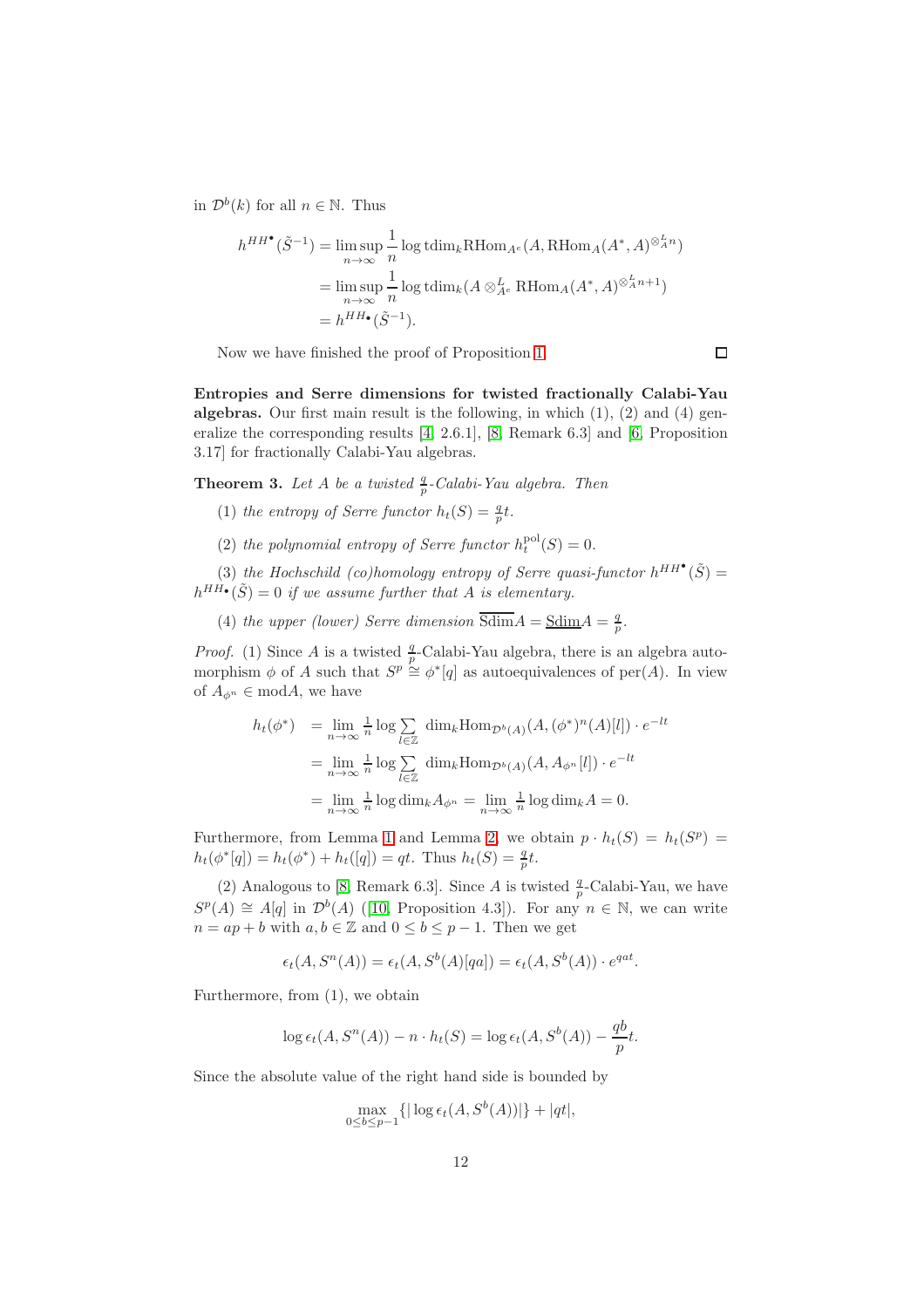which is independent of *n*, we have  $h_t^{\text{pol}}(S) = 0$ .

(3) As in the proof of Proposition [1,](#page-10-0) we have RHom<sub>A</sub><sup>e</sup>(A,(A<sup>\*</sup>)<sup>⊗<sup>L</sup>A<sup>n</sup></sub>) ≅</sup>  $A \otimes_{A^e}^L (A^*)^{\otimes_A^L n-1}$  in  $\mathcal{D}^b(k)$  for all  $n \in \mathbb{N}$ . For any  $n \in \mathbb{N}$ , we can write  $n-1 = ap + b$  with  $a, b \in \mathbb{Z}$  and  $0 \leq b \leq p-1$ . Thus RHom<sub>A</sub><sub>e</sub> $(A, (A^*)^{\otimes_A^L n}) \cong$  $A \otimes_{A^e}^L ((A^*)^{\otimes_A^L b} \otimes_A^L A_{\phi^a}[qa]) \cong A_{\phi^a} \otimes_{A^e}^L (A^*)^{\otimes_A^L b}[qa].$  Let P be a minimal projective resolution of A-bimodule  $A^*$ . Then  $\operatorname{tdim}_k(A_{\phi^a} \otimes_{A^e}^L (A^*)^{\otimes_A^L b}[qa]) =$  $\text{tdim}_k(A_{\phi^a} \otimes_{A^e}^{\textbf{L}} (A^*)^{\otimes_A^L b}) = \text{tdim}_k(A_{\phi^a} \otimes_{A^e} P^{\otimes_A b}).$  Since A is a finite dimensional elementary algebra, we have gl.dim $A^e < \infty$ . Thus, as a graded vector space, P is finite dimensional. Furthermore,  $\text{tdim}_k(A_{\phi^a} \otimes_{A^e} P^{\otimes_A b})$  is bounded by  $\max_{0 \le b \le p-1} {\dim_k(A \otimes_k P^{\otimes_k b})}$  where  $\dim_k(A \otimes_k P^{\otimes_k b})$  is the dimension of graded vector space  $A \otimes_k P^{\otimes_k b}$ , which is finite and independent of *n*. Hence  $h^{HH}(\tilde{S}) = \limsup_{n \to \infty}$  $\frac{1}{n}$  log tdim<sub>k</sub>RHom<sub>A</sub><sup>e</sup>(A,(A<sup>\*</sup>)<sup> $\otimes_A^L$ n) = 0. By Proposition [1,](#page-10-0) we</sup> have  $h^{HH\bullet}(\tilde{S}) = h^{HH\bullet}(\tilde{S}) = 0.$ 

(4) For any  $n \in \mathbb{N}$ , we have  $S^{np}(A) \cong A[nq]$  in  $\mathcal{D}^b(A)$ . Since  $A[nq]$  is a stalk complex concentrating on degree  $-nq$ , we get sup  $S^{np}(A) = \inf S^{np}(A) = -nq$ . Furthermore, we obtain  $\overline{\text{Sdim}}A = \underline{\text{Sdim}}A = \lim_{n \to \infty} \frac{nq}{np} = \frac{q}{p}$ .

**Remark 1.** (1) By Theorem [3](#page-11-0) (1) and (3), we have  $h^{HH}(\tilde{S}) = h^{HH}(\tilde{S}) =$  $h(S) = 0$ , which implies that the Kikuta and Ouchi's question (Question [1\)](#page-7-0) has positive answer for the Serre quasi-functor on perfect dg module category of an elementary twisted fractionally Calabi-Yau algebra.

(2) For an elementary twisted  $\frac{q}{p}$ -Calabi-Yau algebra A, by [\[10,](#page-20-5) Proposition 4.3, we have  $S^p(A) \cong A[q]$  in  $\mathcal{D}^{\hat{b}}(A)$ . So the functor  $S^p[-q]$  sends an indecomposable projective right A-module to an indecomposable projective right A-module. Thus under the basis of the Grothendieck group  $K_0(\mathcal{D}^b(A))$  of  $\mathcal{D}^b(A)$  formed by the isomorphism classes of indecomposable projective right Amodules, the matrix of  $(-1)^q [S]^p = [S^p[-q]] : K_0(\mathcal{D}^b(A)) \to K_0(\mathcal{D}^b(A)), [X] \mapsto$  $[S<sup>p</sup>(X)[-q]]$ , is a permutation matrix, then an orthogonal matrix. Hence the eigenvalues of  $(-1)^{q} [S]^{p}$ ,  $[S]^{p}$  and  $[S]$ , are roots of unity. Furthermore, the spectral radius of  $[S]$  is equal to 1, that is,  $\log \rho([S]) = 0$ . So the Gromov-Yomdin type equality on entropy  $h(S) = \log \rho(|S|) = 0$  holds for the Serre functor on the perfect derived category, and the Gromov-Yomdin type equality on Hochschild (co)homology entropy  $h^{HH}(\tilde{S}) = h^{HH}(\tilde{S}) = \log \rho([H^0(\tilde{S})]) = \log \rho([S]) = 0$ holds for the Serre quasi-functor on the perfect dg module category, of an elementary twisted fractionally Calabi-Yau algebra.

### <span id="page-12-0"></span>3.2 Higher representation-finite algebras

Higher representation-finite algebras are generalizations of representation-finite hereditary algebras, which are typical examples of twisted fractionally Calabi-Yau algebras.

**Higher representation-finite algebras.** Let  $d \in \mathbb{N}$  be a positive integer. A finite dimensional algebra A is d*-representation-finite* ([\[13,](#page-20-3) Definition 2.2]) if gl.dimA ≤ d and there exists a d*-cluster tilting* A*-module* M, that is, an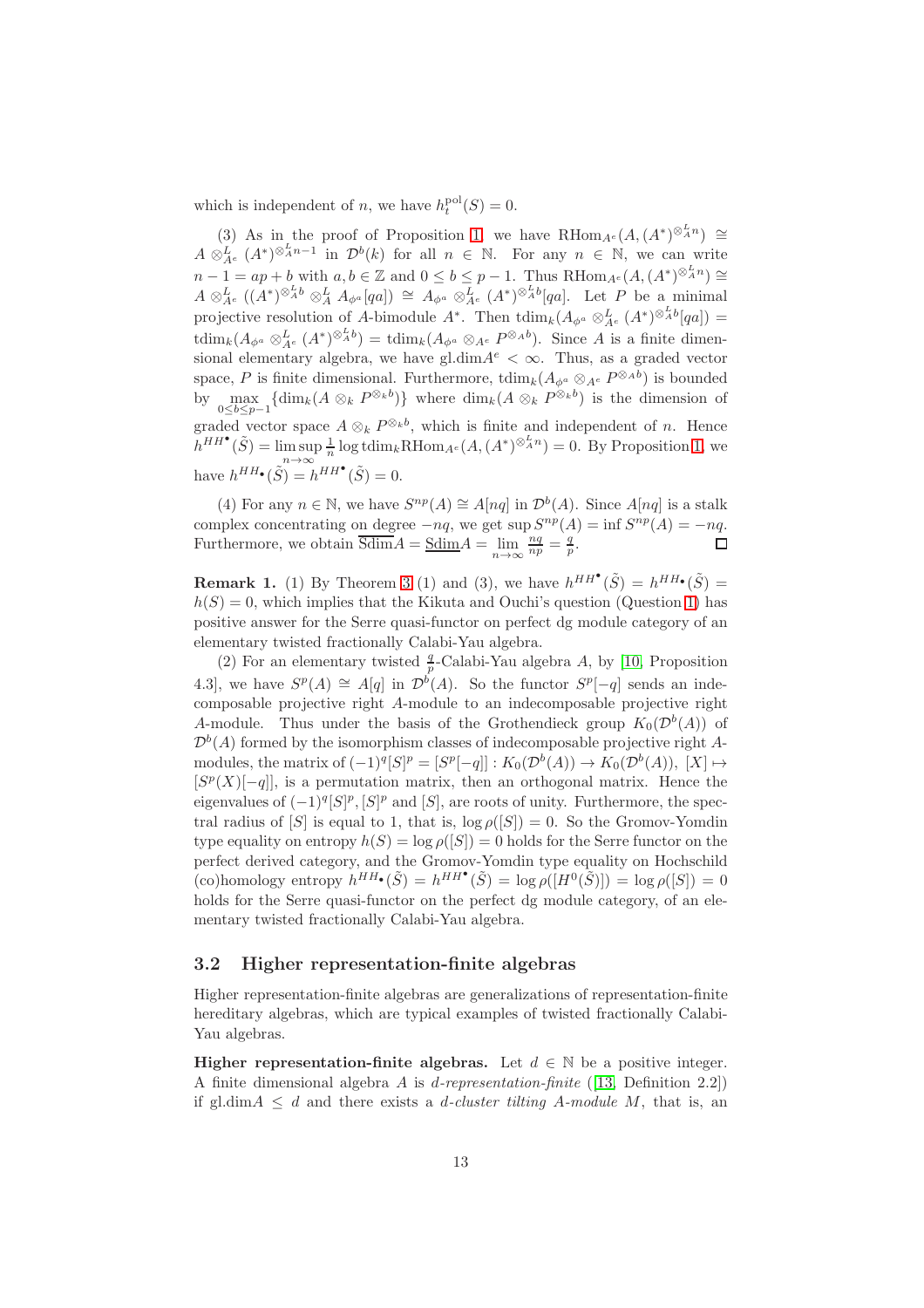A-module  $M \in \mathbf{mod}A$  satisfying

addM = 
$$
\{X \in \text{mod}A \mid \text{Ext}_A^i(M, X) = 0, \forall 1 \le i \le d - 1\}
$$
  
=  $\{X \in \text{mod}A \mid \text{Ext}_A^i(X, M) = 0, \forall 1 \le i \le d - 1\}.$ 

Here, add *M* denotes the full subcategory of  $mod A$  consisting of all direct summands of direct sums of finite copies of M.

1-representation-finite algebras are just representation-finite hereditary algebras by definition. 2-representation-finite algebras are exactly the truncated Jacobian algebras of selfinjective quivers with potentials ([\[11,](#page-20-16) Theorem 3.11]). Moreover, one can construct many d-representation-finite algebras by tensor product ([\[10,](#page-20-5) Corollary 1.5]) and higher APR tilting ([\[13,](#page-20-3) Theorem 4.2 and Theorem 4.7]).

<span id="page-13-2"></span>Theorem 4. ([\[10,](#page-20-5) Theorem 1.1]) *Let* A *be an indecomposable* d*-representationfinite algebra.* Then A *is twisted*  $\frac{d(p-r)}{p}$ -Calabi-Yau, where r *is the number of isomorphism classes of simple* A*-modules and* p *is the number of indecomposable direct summands of the basic* d*-cluster tilting* A*-module.*

Entropies and Serre dimensions for higher representation-finite algebras. Applying Theorem [4](#page-13-2) and Theorem [3,](#page-11-0) we can obtain immediately the following corollary.

<span id="page-13-1"></span>Corollary 1. *Let* A *be an indecomposable* d*-representation-finite algebra,* r *the number of isomorphism classes of simple* A*-modules, and* p *the number of indecomposable direct summands of the basic* d*-cluster tilting* A*-module. Then*

(1) *the entropy of Serre functor*  $h_t(S) = \frac{d(p-r)}{p}t$ .

(2) the polynomial entropy of Serre functor  $h_t^{pol}(S) = 0$ .

(3) the Hochschild (co)homology entropy of Serre quasi-functor  $h^{HH}(\tilde{S}) =$  $h^{HH\bullet}(\tilde{S}) = 0$  if we assume further that A is elementary.

(4) *the upper (lower)* Serre dimension  $\overline{\text{Sdim}}A = \underline{\text{Sdim}}A = \frac{d(p-r)}{n}$  $\frac{p-r}{p}$ .

### <span id="page-13-0"></span>3.3 Higher representation-infinite algebras

All kinds of entropies and upper (lower) Serre dimension for an elementary higher representation-infinite algebra are completely determined by its global dimension and the linear invariants of its Coxeter matrix.

Coxeter matrix. Let A be a finite dimensional elementary algebra, or equivalently, a bound quiver algebra  $kQ/I$  where Q is a finite quiver and I is an admissible ideal of the path algebra  $kQ$  ([\[1,](#page-19-1) [2\]](#page-19-2)). Let  $e_1, \dots, e_r$  be a complete set of orthogonal primitive idempotents of A. The *Cartan matrix* of A is the  $r \times r$  integervalued matrix  $C_A := (c_{ij})$  where  $c_{ij} := \dim_k \text{Hom}_A(e_i A, e_j A) = \dim_k e_j A e_i$  for all  $1 \leq i, j \leq r$ . Then the *i*-th row of  $C_A$  is the dimension vector of the indecomposable projective left A-module  $Ae_i$  and the j-th column of  $C_A$  is the dimension vector of the indecomposable projective right  $A$ -module  $e_jA$  for all  $1 \leq i, j \leq r$ .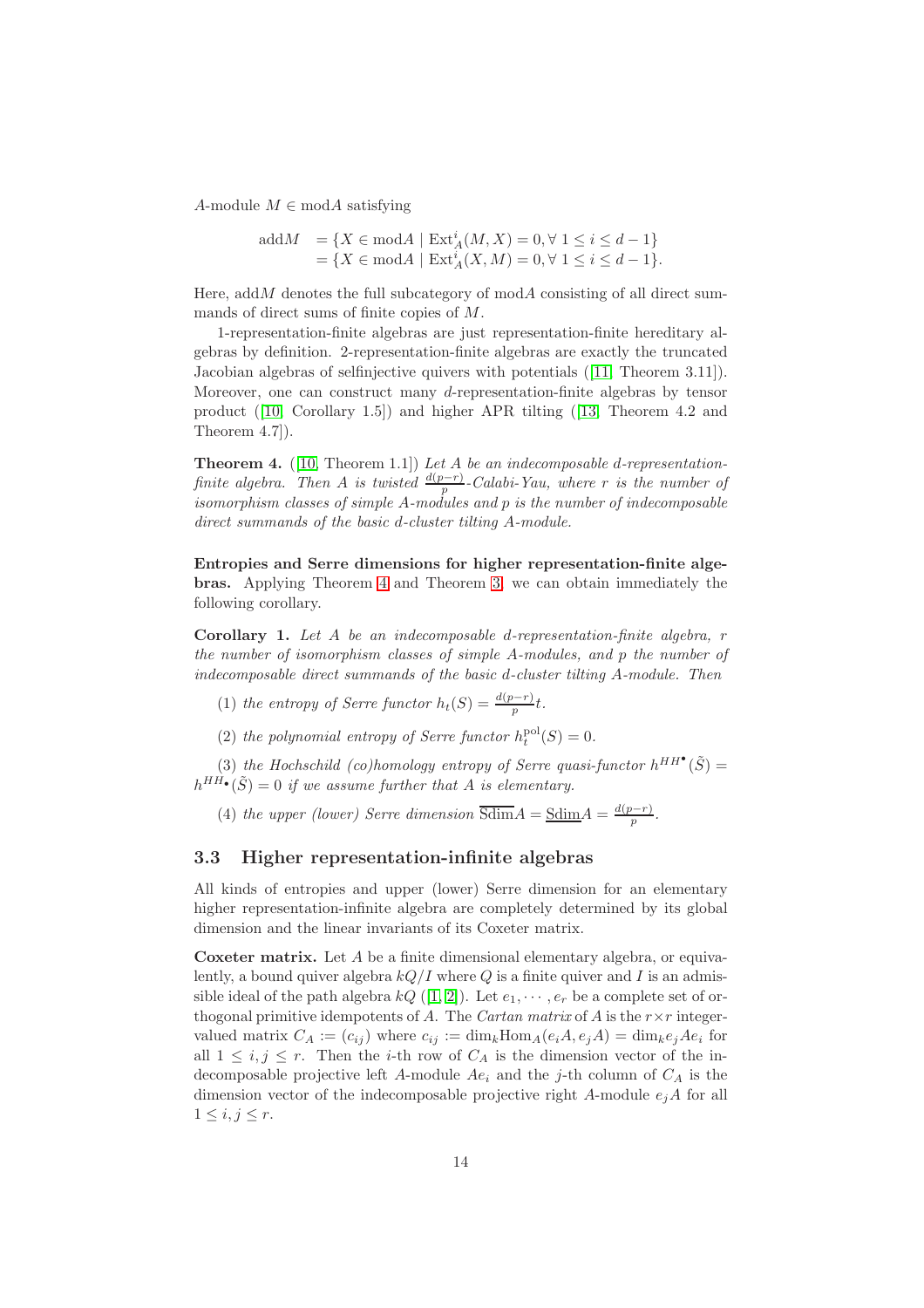If A is of finite global dimension then the Cartan determinant det  $C_A$  of A is  $\pm 1$  ([\[5\]](#page-20-17)). Thus the Cartan matrix  $C_A$  of A is invertible and its inverse matrix  $C_A^{-1}$  is also integer-valued. Denote by  $K_0(\mathcal{D}^b(A))$  the Grothendieck group of  $\mathcal{D}^b(A)$ . Then the Serre functor  $S = -\otimes_A^L A^*$  induces the group automorphism

$$
[S]: K_0(\mathcal{D}^b(A)) \to K_0(\mathcal{D}^b(A)), [X] \mapsto [S(X)].
$$

Since  $S(e_j A) = (A e_j)^*$  for all  $1 \leq j \leq r$ , the matrix of [S] under the basis of  $K_0(\mathcal{D}^b(A))$  consisting of the isomorphism classes of simple A-modules is  $C_A^T C_A^{-1}$ by [\[9,](#page-20-7) Theorem 1 (1)]. The *Coxeter matrix* of A is the r×r integer-valued matrix  $\Phi = \Phi_A := -C_A^T \cdot C_A^{-1}$ . Then we have the following commutative diagram:



More general, the *Cartan matrix* of a finite dimensional A-bimodule M is the  $r \times r$  integer-valued matrix  $C_M := (c_{ij})$  where  $c_{ij} := \dim_k \text{Hom}_A(e_i A, e_j M)$  $\dim_k e_jMe_i$  for all  $1 \leq i, j \leq r$ . For any A-bimodule complex M of finite dimensional total cohomology, its *Cartan matrix* is the  $r \times r$  integer-valued matrix  $C_M := \sum_{i=1}^n (-1)^i C_{H^l(M)}([9, \text{Remark 3}]),$  $C_M := \sum_{i=1}^n (-1)^i C_{H^l(M)}([9, \text{Remark 3}]),$  $C_M := \sum_{i=1}^n (-1)^i C_{H^l(M)}([9, \text{Remark 3}]),$  its *Coxeter matrix* is the  $r \times r$ l∈Z integer-valued matrix  $\Phi_M := -C_M^T C_A^{-1}$ , and its *dual Coxeter matrix* is the  $r \times r$  integer-valued matrix  $\Psi_M := -C_M C_A^{-1}$ . By [\[9,](#page-20-7) Lemma 5], we have  $\Phi_M = -C_M^T C_A^{-1} = -C_{M^*} C_A^{-1} = \Psi_{M^*}.$ 

Yomdin type inequality on Hochschild homology entropy. We need the following Wimmer's formula to calculate Hochschild (co)homology entropy.

<span id="page-14-1"></span>**Lemma 8.** ([\[23,](#page-20-8) Theorem]) *Let*  $M \in M_m(\mathbb{C})$  *be an*  $m \times m$  *complex matrix, and* ρ(M) *the spectral radius of* M*. Then*

$$
\limsup_{n \to \infty} \sqrt[n]{|\text{tr}(M^n)|} = \rho(M).
$$

The following result gives the Yomdin type inequality on Hochschild homology entropy. I do not know whether the Gromov type inequality on Hochschild homology entropy, that is,  $h^{HH\bullet}(M) \leq \log \rho(\Psi_M)$ , and the Gromov and Yomdin type inequalities on Hochschild cohomology entropy, i.e.,  $h^{HH^{\bullet}}(M) \leq \log \rho(\Psi_M)$ and  $h^{HH^{\bullet}}(M) \geq \log \rho(\Psi_M)$ , hold or not.

<span id="page-14-0"></span>Theorem 5. *Let* A *be a finite dimensional elementary algebra of finite global dimension, M a perfect A*-*bimodule complex, and*  $\Psi_M := -C_M C_A^{-1}$  *the dual Coxeter matrix of M*. Then  $h^{HH}$  (*M*)  $\geq \log \rho(\Psi_M)$ .

*Proof.* Consider the derived tensor product functor  $-\otimes_A^L M : \mathcal{D}^b(A) \to \mathcal{D}^b(A)$ . Since  $e_j A \otimes_A^L M \cong e_j M$  for all  $1 \leq j \leq r$ , the matrix of  $\left[ - \otimes_A^L M \right] : K_0(\mathcal{D}^b(A)) \to$  $K_0(\mathcal{D}^b(A))$  under the basis of  $K_0(\mathcal{D}^b(A))$  consisting of isomorphism classes of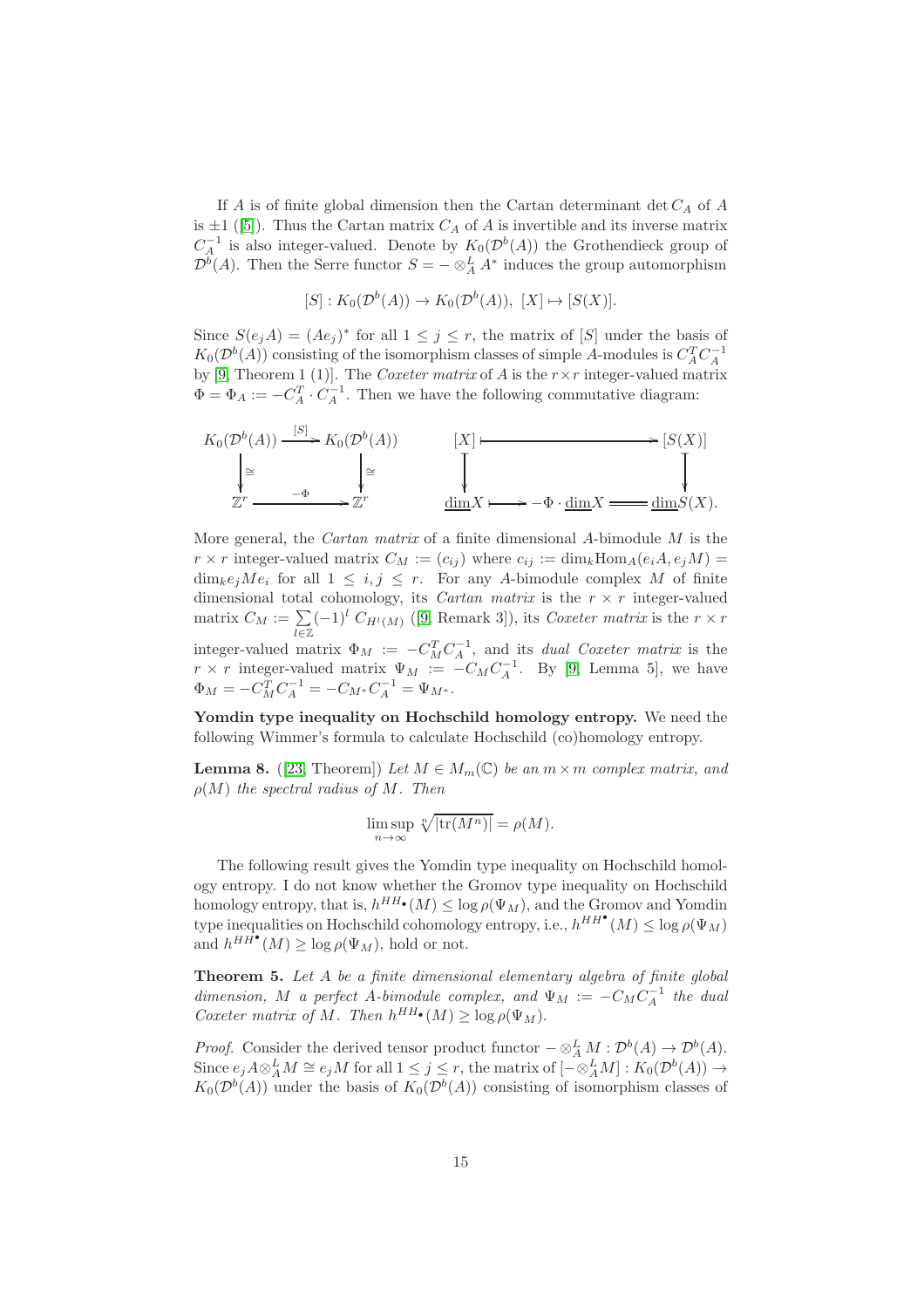simple A-modules is  $C_M C_A^{-1} = -\Psi_M$  by [\[9,](#page-20-7) Theorem 1 (1)], that is, we have the following commutative diagram:



Applying [\[9,](#page-20-7) Theorem 1 (2) and (4)] and Lemma [8,](#page-14-1) we obtain

$$
\limsup_{n \to \infty} (\text{tdim}_k (A \otimes_{A^e}^L M^{\otimes_A^L n}))^{\frac{1}{n}}
$$
\n
$$
\geq \limsup_{n \to \infty} |\text{sdim}_k (A \otimes_{A^e}^L M^{\otimes_A^L n})|^{\frac{1}{n}}
$$
\n
$$
\stackrel{T1}{=} \limsup_{n \to \infty} |\text{tr}(C_A^{-1} \cdot (C_M C_A^{-1})^n C_M)|^{\frac{1}{n}}
$$
\n
$$
= \limsup_{n \to \infty} |\text{tr}((C_M C_A^{-1})^{n+1})|^{\frac{1}{n}}
$$
\n
$$
\stackrel{L8}{=} \rho(C_M C_A^{-1}) = \rho(\Psi_M).
$$

 $\Box$ 

Thus  $h^{HH\bullet}(M) = \limsup_{n \to \infty}$  $\frac{1}{n} \log \text{tdim}_k(A \otimes_{A^e}^L M^{\otimes_A^L n}) \geq \log \rho(\Psi_M).$ 

**Higher representation-infinite algebras.** Let  $A$  be a finite dimensional algebra of finite global dimension. For any integer  $d \in \mathbb{Z}$ , the *d*-Nakayama  $functor \nu_d := \text{RHom}_A(-, A)^*[-d]$ , or naturally isomorphically, *d-Serre functor*  $S_d := - \otimes_A^L A^*[-d]$ , is an autoequivalence on the bounded derived category  $\mathcal{D}^b(A)$  of A with the quasi-inverse  $\nu_d^{-1} = S_d^{-1} = \text{RHom}_A(A^*[-d], -)$ .

Let d be a positive integer. A finite dimensional algebra A is d*-representationinfinite* ([\[12,](#page-20-4) Definition 2.7]) if gl.dim $A \leq d$  and  $\nu_d^{-n}(P) \in \text{mod}A$  for any indecomposable projective right A-module P and  $n \in \mathbb{N}_0$ . In this case, gl.dim $A = d$ since  $\text{Ext}_{A}^{d}(A^*, A) \cong \nu_{d}^{-1}(A) \neq 0.$ 

1-representation-infinite algebras are just representation-infinite hereditary algebras by definition. Moreover, one can construct many d-representationinfinite algebras by tensor product ([\[12,](#page-20-4) Theorem 2.10]) and higher APR-tilting ([\[12,](#page-20-4) Theorem 2.13] and [\[19,](#page-20-18) Theorem 3.1]).

**Higher hereditary algebras.** Let  $d$  be a positive integer. A finite dimensional algebra A is d-hereditary ([\[12,](#page-20-4) Definition 3.2]) if gl.dim $A \leq d$  and  $\nu_d^n(A) \in$  $\mathcal{D}^{d\mathbb{Z}}(A)$  for all  $n \in \mathbb{Z}$ , where  $\mathcal{D}^{d\mathbb{Z}}(A) := \{ X \in \mathcal{D}^b(A) \mid H^i(X) = 0, \forall i \in \mathbb{Z} \backslash d\mathbb{Z} \}.$ 

The following result is the dichotomy theorem of higher hereditary algebras.

Theorem 6. ([\[12,](#page-20-4) Theorem 3.4]) *Let* A *be an indecomposable finite dimensional algebra. Then* A *is* d*-hereditary if and only if it is either* d*-representation-finite or* d*-representation-infinite.*

Entropies and Serre dimensions for higher representation-infinite algebras. Now we apply the Yomdin type inequality on Hochschild homology entropy in Theorem [5](#page-14-0) to show the following theorem.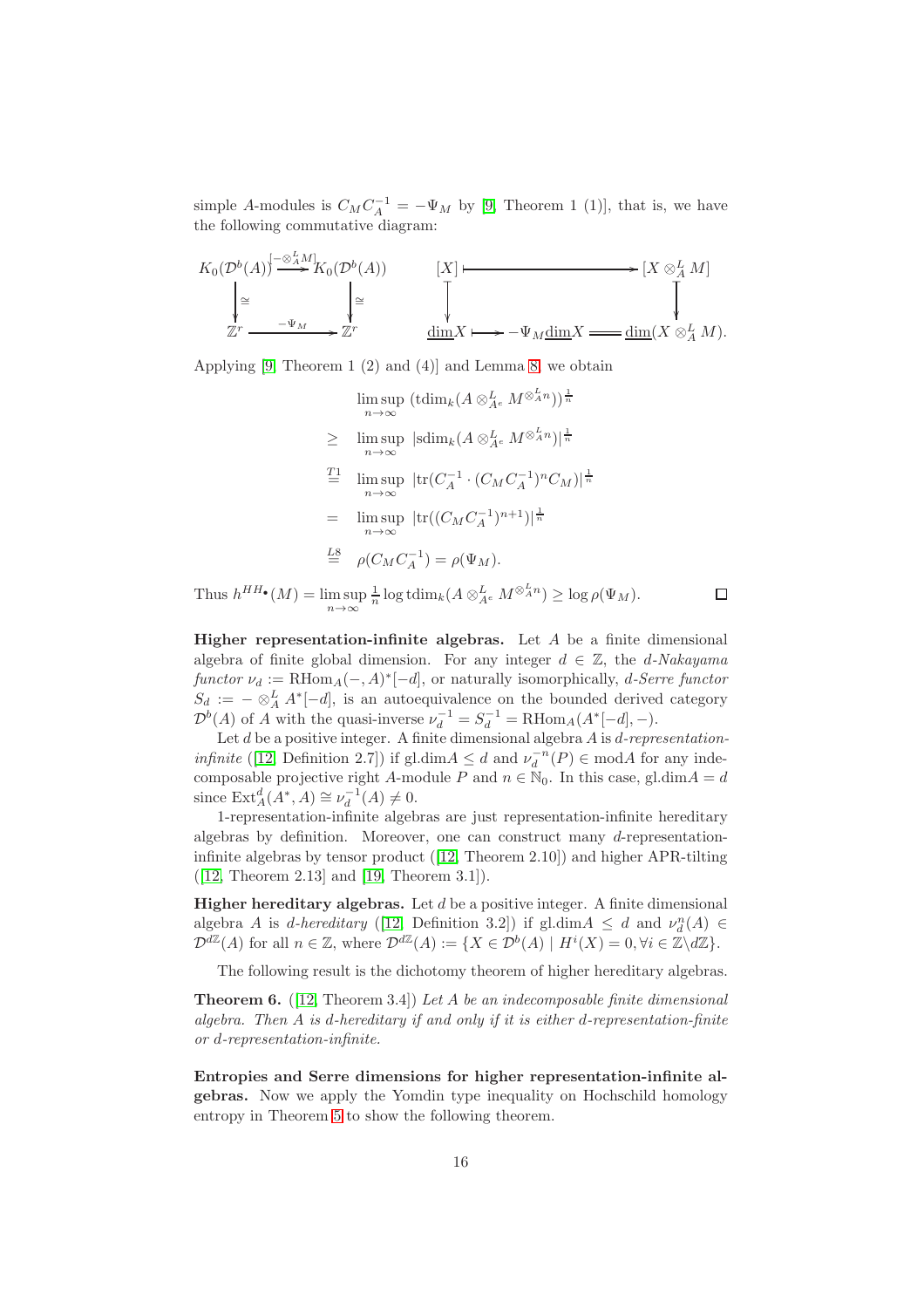<span id="page-16-0"></span>Theorem 7. *Let* A *be an elementary* d*-representation-infinite algebra, and* Φ *the Coxeter matrix of* A*. Then*

(1) *the entropy of (inverse)* Serre functor:  $h_t(S) = dt + \log \rho(\Phi)$  and  $h_t(S^{-1})$  $= -dt + \log \rho(\Phi^{-1})$ . *Furthermore*,  $\rho(\Phi) = \rho(\Phi^{-1})$ .

(2) the polynomial entropy of (inverse) Serre functor:  $h_t^{pol}(S) = s(\Phi)$  and  $h_t^{\text{pol}}(S^{-1}) = s(\Phi^{-1})$ *. Furthermore,*  $s(\Phi) = s(\Phi^{-1})$ *.* 

(3) *the Hochschild (co)homology entropy of (inverse) Serre quasi-functor:*  $h^{HH^{\bullet}}(\tilde{S}) = h^{HH_{\bullet}}(\tilde{S}) = h(S) = \log \rho(\Phi) = \log \rho(\Phi^{-1}) = h(S^{-1}) = h^{HH_{\bullet}}(\tilde{S}^{-1})$  $= h^{H}\hat{H}^{\bullet}(\tilde{S}^{-1}).$ 

(4) *the upper (lower) Serre dimension:*  $\overline{Sdim}A = \underline{Sdim}A = \text{gl.dim}A = d$ .

*Proof.* (1) Let  $P_1, \cdots, P_r$  be a complete set of indecomposable projective right A-modules. Then the isomorphism classes  $[P_1], \cdots, [P_r]$  form a Z-basis of the Grothendieck group  $K_0(\mathcal{D}^b(A))$ . The *Euler form* of A is the Z-bilinear form

$$
\chi: K_0(\mathcal{D}^b(A)) \times K_0(\mathcal{D}^b(A)) \to \mathbb{Z}, \ ( [X], [Y]) \mapsto \sum_{l \in \mathbb{Z}} (-1)^l \dim_k \mathrm{Ext}^l_A(X, Y).
$$

The *Ringel form* of A is the Z-bilinear form

$$
\langle -, - \rangle_A : \mathbb{Z}^r \times \mathbb{Z}^r \to \mathbb{Z}, \ (x, y) \mapsto x^T C_A^{-T} y.
$$

By the Hirzebruch-Riemann-Roch type formula [\[9,](#page-20-7) Theorem 1 (1)], we have

$$
\chi([X],[Y]) = \langle \underline{\dim} X, \underline{\dim} Y \rangle_A.
$$

Thus  $\chi$  is non-degenerate. Let the R-vector space

$$
K_0(\mathcal{D}^b(A))_{\mathbb{R}} := K_0(\mathcal{D}^b(A)) \otimes_{\mathbb{Z}} \mathbb{R}
$$

be the scalar extension of  $K_0(\mathcal{D}^b(A))$  and the R-bilinear form

$$
\chi_{\mathbb{R}} : K_0(\mathcal{D}^b(A))_{\mathbb{R}} \times K_0(\mathcal{D}^b(A))_{\mathbb{R}} \to \mathbb{R}
$$

the scalar extension of  $\chi$ . Then  $\chi_{\mathbb{R}}$  is also non-degenerate.

For any linear operator  $f: K_0(\mathcal{D}^b(A))_{\mathbb{R}} \to K_0(\mathcal{D}^b(A))_{\mathbb{R}}$ , we define

$$
||f|| := \sum_{i,j=1}^r |\chi_{\mathbb{R}}([P_i], f([P_j]))|.
$$

Since  $\chi_{\mathbb{R}}$  is non-degenerate,  $\Vert - \Vert$  is a norm on the space  $\text{End}_{\mathbb{R}}(K_0(\mathcal{D}^b(A))_{\mathbb{R}})$  of linear operators on  $K_0(\mathcal{D}^b(A))_{\mathbb{R}}$ .

Since A is d-representation-infinite,  $\nu_d^{-n}(P_i)$  is isomorphic to an indecom-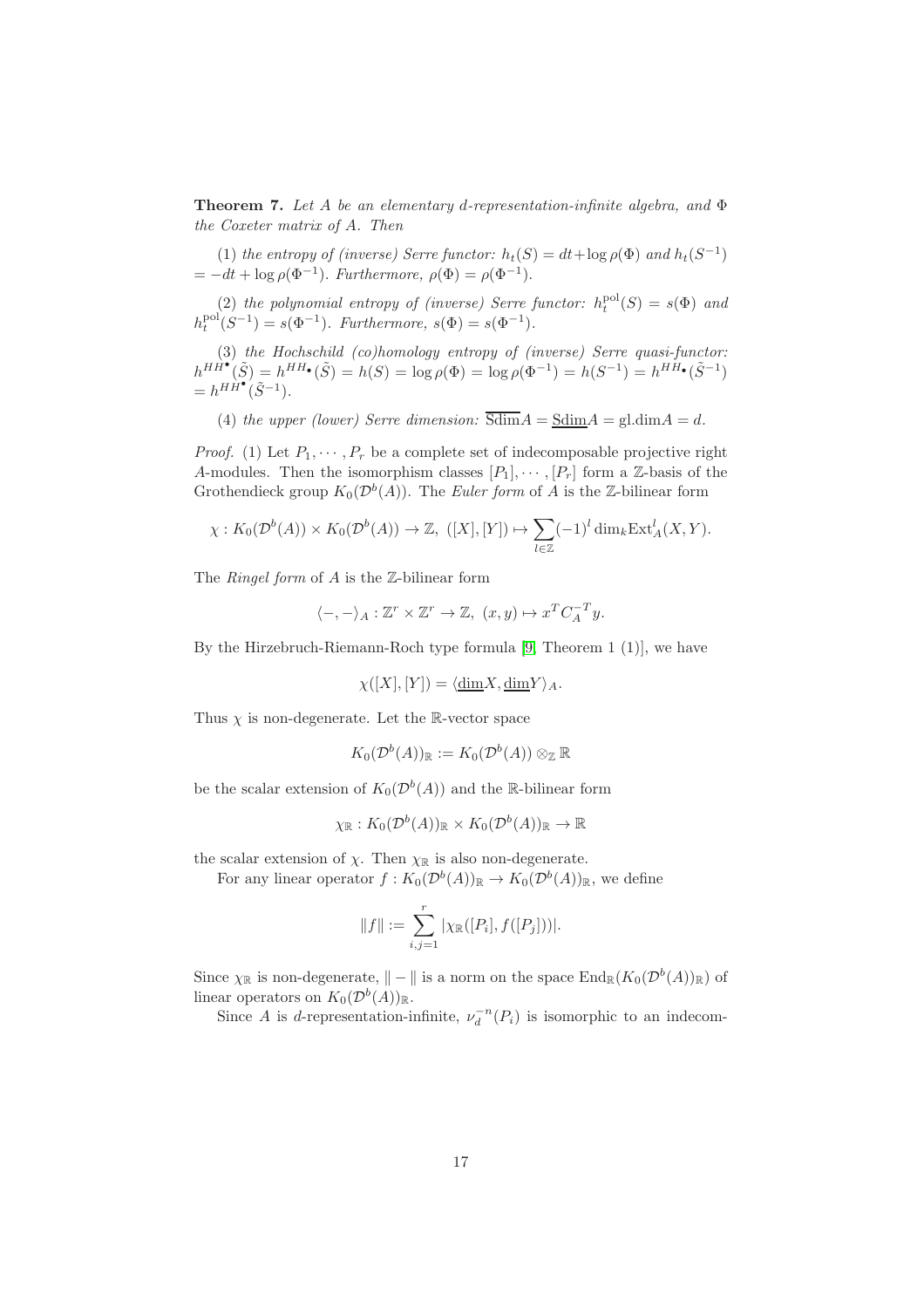posable A-module for all  $n \in \mathbb{N}_0$  and  $1 \leq i \leq r$ . Thus

$$
h_t(\nu_d^{-1}) = \lim_{n \to \infty} \frac{1}{n} \log \sum_{l \in \mathbb{Z}} \dim_k \operatorname{Ext}^l_A(A, \nu_d^{-n}(A)) \cdot e^{-lt} \quad \text{(Theorem 1)}
$$
\n
$$
= \lim_{n \to \infty} \frac{1}{n} \log \sum_{i,j=1}^r \dim_k \operatorname{Hom}_A(P_i, \nu_d^{-n}(P_j)) \qquad (\nu_d^{-n}(P_j) \in \operatorname{mod} A)
$$
\n
$$
= \lim_{n \to \infty} \frac{1}{n} \log \sum_{i,j=1}^r |\chi_{\mathbb{R}}([P_i], [\nu_d^{-1}]^n([P_j]))| \qquad (\nu_d^{-n}(P_j) \in \operatorname{mod} A)
$$
\n
$$
= \lim_{n \to \infty} \frac{1}{n} \log ||[\nu_d^{-1}]^n||
$$
\n
$$
= \log \rho([\nu_d^{-1}]) \qquad \text{(Gelfand formula)}
$$
\n
$$
= \log \rho([\nu^{-1}]) = \log \rho(\Phi^{-1}). \qquad \qquad ([\nu_d^{-1}] = (-1)^d[\nu^{-1}])
$$

By Lemma [2,](#page-5-2) we have  $h_t(\nu^{-1}) + dt = h_t(\nu_d^{-1}) = \log \rho(\Phi^{-1})$ . Thus  $h_t(\nu^{-1}) =$  $-dt + \log \rho(\Phi^{-1}).$ 

Similarly, let  $I_1, \dots, I_r$  be a complete set of indecomposable injective right A-modules. Then

$$
h_t(\nu_d)
$$
\n
$$
= \lim_{n \to \infty} \frac{1}{n} \log \sum_{l \in \mathbb{Z}} \dim_k \operatorname{Ext}^l_A(A, \nu_d^n(A)) \cdot e^{-lt} \qquad \text{(Theorem 1)}
$$
\n
$$
= \lim_{n \to \infty} \frac{1}{n} \log \sum_{l \in \mathbb{Z}} \dim_k \operatorname{Ext}^{l-d}_A(A, \nu_d^{n-1}(A^*)) \cdot e^{-lt} \qquad (\nu_d(A) = A^*[-d])
$$
\n
$$
= \lim_{n \to \infty} \frac{1}{n} \log \sum_{q \in \mathbb{Z}} \dim_k \operatorname{Ext}^q_A(A, \nu_d^{n-1}(A^*)) \cdot e^{-qt} \qquad (e^{-dt} \text{ is independent of } n)
$$
\n
$$
= \lim_{n \to \infty} \frac{1}{n} \log \sum_{i,j=1}^r \dim_k \operatorname{Hom}_A(P_i, \nu_d^{n-1}(I_j)) \qquad [\nu_d^{n-1}(I_j) \in \operatorname{mod} A]
$$
\n
$$
= \lim_{n \to \infty} \frac{1}{n} \log \sum_{i,j=1}^r |\chi_{\mathbb{R}}([P_i], [\nu_d^{n-1}(I_j)])| \qquad [\nu_d^{n-1}(I_j) \in \operatorname{mod} A]
$$
\n
$$
= \lim_{n \to \infty} \frac{1}{n} \log \sum_{i,j=1}^r |\chi_{\mathbb{R}}([P_i], [\nu_d]^n([P_j]))| \qquad ([\nu_d]([P_j]) = (-1)^d[I_j])
$$
\n
$$
= \lim_{n \to \infty} \frac{1}{n} \log ||[\nu_d]^n||
$$
\n
$$
= \log \rho([\nu_d]) \qquad \text{(Gelfand formula)}
$$
\n
$$
= \log \rho([\nu]) = \log \rho(\Phi). \qquad ([\nu_d] = (-1)^d[\nu])
$$

By Lemma [2,](#page-5-2) we have  $h_t(\nu) - dt = h_t(\nu_d) = \log \rho(\Phi)$ . Thus  $h_t(\nu) = dt + \log \rho(\Phi)$ . From Lemma [3,](#page-5-4) we obtain  $h(\nu) = h(\nu^{-1})$ . Hence  $\rho(\Phi) = \rho(\Phi^{-1})$ .

(2) Since A is d-representation-infinite, we have  $\nu_d^{-n}(A) \in \text{ mod } A$  for all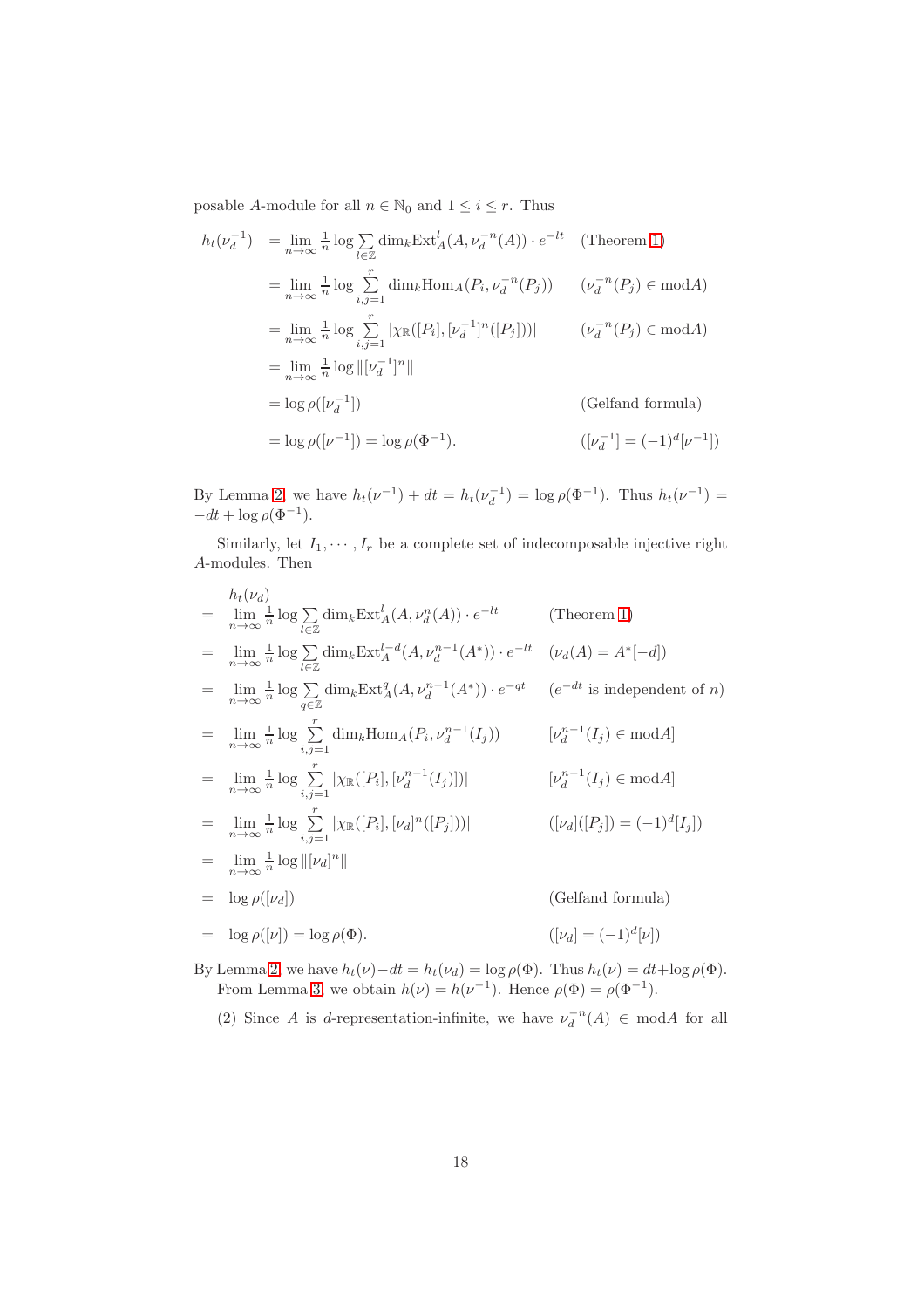$n \in \mathbb{N}_0$ . Applying Lemma [4,](#page-5-5) (1) and Lemma [7,](#page-6-1) we obtain

$$
h_t^{\text{pol}}(\nu_d^{-1})
$$
  
\n
$$
\log \sum_{i \in \mathbb{Z}} \dim_k \text{Hom}_{\mathcal{D}^b(A)}(A, \nu_d^{-n}(A)[l]) \cdot e^{-lt} - n \cdot h_t(\nu_d^{-1})
$$
  
\n
$$
= \limsup_{n \to \infty} \frac{\log \sum_{i,j=1}^r \dim_k \text{Hom}_A(P_i, \nu_d^{-n}(P_j)) - n \cdot h_t(\nu_d^{-1})}{\log n}
$$
  
\n
$$
= \limsup_{n \to \infty} \frac{\log \sum_{i,j=1}^r |\chi([P_i], [\nu_d^{-n}(P_j)])| - n \cdot h_t(\nu_d^{-1})}{\log n}
$$
  
\n
$$
= \limsup_{n \to \infty} \frac{\log ||[\nu_d^{-1}]^n|| - n \cdot \log \rho([\nu_d^{-1}])}{\log n}
$$
  
\n
$$
\stackrel{\text{(1)}{\equiv} \limsup_{n \to \infty} \frac{\log ||[\nu_d^{-1}]^n|| - n \cdot \log \rho([\nu_d^{-1}])}{\log n}
$$
  
\n
$$
\stackrel{\text{L7}}{=} s([\nu_d^{-1}]) = s([\nu^{-1}]) = s(\Phi^{-1}).
$$

Similarly, since A is d-representation-infinite, we have  $\nu_d(A) = A^*[-d]$  and  $\nu_d^n(A^*) \in \text{mod}A$  for all  $n \in \mathbb{N}_0$ . Applying Lemma [4,](#page-5-5) (1) and Lemma [7,](#page-6-1) we obtain

$$
h_t^{\text{pol}}(\nu_d)
$$
  
\n
$$
\log \sum_{l \in \mathbb{Z}} \dim_k \text{Hom}_{\mathcal{D}^b(A)}(A, \nu_d^n(A)[l]) \cdot e^{-lt} - n \cdot h_t(\nu_d)
$$
  
\n
$$
\stackrel{L4}{=} \limsup_{n \to \infty} \frac{\log \sum_{l \in \mathbb{Z}} \dim_k \text{Hom}_{\mathcal{D}^b(A)}(A, \nu_d^{n-1}(A^*)[l-d]) \cdot e^{-lt} - n \cdot h_t(\nu_d)}{\log n}
$$
  
\n
$$
= \limsup_{n \to \infty} \frac{\log \sum_{i,j=1}^r \dim_k \text{Hom}_{\mathcal{D}^b(A)}(P_i, \nu_d^{n-1}(I_j)) - n \cdot h_t(\nu_d)}{\log n}
$$
  
\n
$$
= \limsup_{n \to \infty} \frac{\log \sum_{i,j=1}^r |\chi([P_i], [\nu_d]^n([P_j]))| - n \cdot h_t(\nu_d)}{\log n}
$$
  
\n
$$
= \limsup_{n \to \infty} \frac{\log ||[\nu_d]^n|| - n \cdot \log \rho([\nu_d])}{\log n}
$$
  
\n
$$
\stackrel{L7}{=} s([\nu_d]) = s([\nu]) = s(\Phi).
$$

By Lemma [5](#page-5-6) and Lemma [6,](#page-6-2) we have  $h_t^{\text{pol}}(\nu) = h_t^{\text{pol}}(\nu_d) = h_t^{\text{pol}}(\nu_d^{-1}) =$  $h_t^{\text{pol}}(\nu^{-1})$ . Furthermore,  $s(\Phi) = s(\Phi^{-1})$ .

(3) By [\[9,](#page-20-7) Lemma 5], we have  $C_{A^*} = C_A^T$ . Thanks to the Yomdin type in-equality on Hochschild homology entropy in Theorem [5,](#page-14-0) we obtain  $h^{HH}(\tilde{S}) =$  $h^{HH\bullet}(A^*) \ge \log \rho(\Psi_{A^*}) = \log \rho(C_{A^*} C_A^{-1}) = \log \rho(C_A^T C_A^{-1}) = \log \rho(\Phi).$  From (1) above, we know  $h(S) = \log \rho(\Phi)$ . Due to Theorem [2,](#page-7-1) we have  $h^{HH}(\tilde{S}) \leq$  $h(S)$ . By Proposition [1,](#page-10-0) we get  $h^{HH}(\tilde{S}) = h^{HH}(\tilde{S})$ . Thus  $h^{HH}(\tilde{S}) =$  $h^{HH\bullet}(\tilde{S}) = h(S) = \log \rho(\Phi).$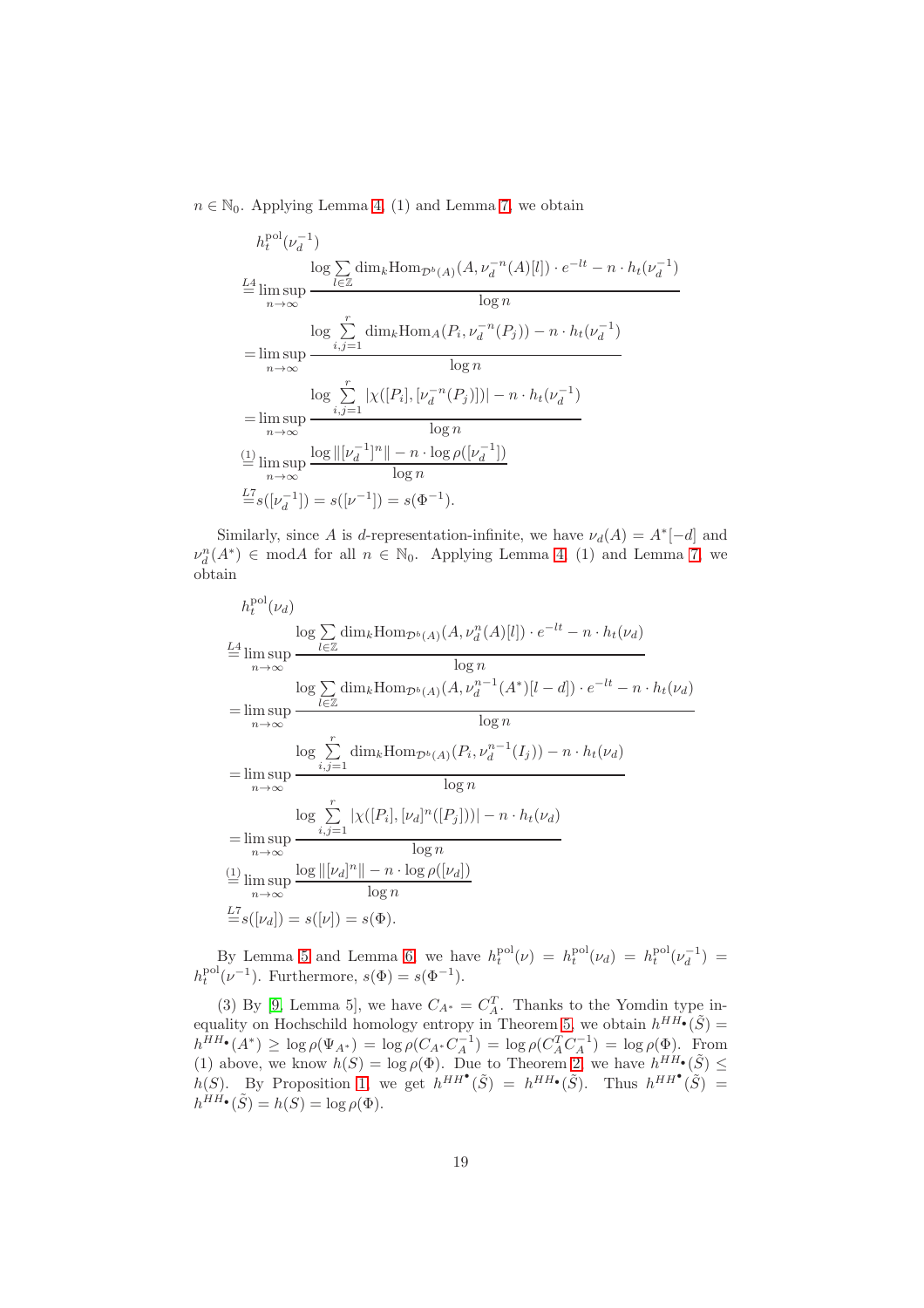Similarly, by [\[9,](#page-20-7) Theorem 1 (1) and Lemma 5], we have  $C_{\text{RHom}_A(A^*,A)} =$  $(C_A^T)^T C_A^{-T} C_A = C_A C_A^{-T} C_A$ . By the Yomdin type inequality on Hochschild ho-mology entropy in Theorem [5,](#page-14-0) we obtain  $h^{HH} \cdot (\tilde{S}^{-1}) = h^{HH} \cdot (RHom_A(A^*,A)) \ge$  $\log \rho(\Psi_{\text{RHom}_A(A^*,A)}) = \log \rho(C_{\text{RHom}_A(A^*,A)} C_A^{-1}) = \log \rho(C_A C_A^{-T}) = \log \rho(\Phi^{-1}).$ From (1) above, we know  $h(S^{-1}) = \log \rho(\Phi^{-1}) = \log \rho(\Phi)$ . It follows from Theorem [2](#page-7-1) that  $h^{HH}(\tilde{S}^{-1}) \leq h(S^{-1})$ . By Proposition [1,](#page-10-0) we get  $h^{HH}(\tilde{S}^{-1}) =$  $h^{HH\bullet}(\tilde{S}^{-1})$ . Thus  $h^{HH\bullet}(\tilde{S}^{-1}) = h^{HH\bullet}(\tilde{S}^{-1}) = h(S^{-1}) = \log \rho(\Phi^{-1}) = \log \rho(\Phi)$ .

(4) For any  $n \in \mathbb{N}$ , from [\[12,](#page-20-4) Proposition 2.9 (d)], we obtain

$$
S^n(A) = \nu_d^{n-1}(A^*)[d(n-1)] \in (\text{mod}A)[d(n-1)]
$$

which is a stalk complex concentrating on degree  $-d(n-1)$ . Thus we have

$$
\overline{\text{Sdim}}A = \underline{\text{Sdim}}A = \lim_{n \to \infty} \frac{-\inf S^n(A)}{n} = \lim_{n \to \infty} \frac{-\sup S^n(A)}{n} = \lim_{n \to \infty} \frac{d(n-1)}{n} = d.
$$

 $\Box$ 

Now we have finished the proof of the theorem.

**Remark 2.** (1) Theorem 7 (1) generalizes [4, Theorem 2.17], and implies that the Gromov-Yomdin type equality on entropy, that is, 
$$
h(S) = \log \rho([S])
$$
, holds for the Serre functor on perfect derived category of an elementary higher representation-infinite algebra.

(2) Theorem [7](#page-16-0) (2) (cf. [\[8,](#page-20-0) Proposition 4.4]) implies that the polynomial entropy of Serre functor on perfect derived category of an elementary higher representation-infinite algebra has nothing to do with the parameter  $t$ , that is,  $h_t^{\text{pol}}(S)$  is a constant function.

(3) Theorem [7](#page-16-0) (3) implies that the Kikuta-Ouchi's question (Question [1\)](#page-7-0) has positive answer, that is,  $h^{HH}(\tilde{S}^{\pm 1}) = h^{HH}(\tilde{S}^{\pm 1}) = h(S^{\pm 1})$  and the Gromov-Yomdin type equality on Hochschild (co)homology entropy  $h^{HH}(\tilde{S}^{\pm 1}) =$  $\log \rho([H^0(\tilde{S}^{\pm 1})]) = h^{HH} \cdot (\tilde{S}^{\pm 1})$  holds, for the (inverse) Serre quasi-functor on perfect dg module category of an elementary higher representation-infinite algebra.

ACKNOWLEDGEMENT. The author is sponsored by Project 11971460 NSFC.

# <span id="page-19-1"></span>References

- [1] I. Assem, D. Simson and A. Skowroński, Elements of the representation theory of associative algebras 1: Techniques of representation theory, London Math. Soc. Stud. Texts, vol. 65, Cambridge University Press, Cambridge, 2006.
- <span id="page-19-2"></span>[2] M. Auslander, I. Reiten, and S. Smalø, Representation theory of artin algebras, Cambridge Studies in Advanced Mathematics 36, Cambridge University Press, Cambridge, New York, 1995.
- <span id="page-19-3"></span>[3] A. Bondal and M. Kapranov, Enhanced triangulated categories, Math. URSS Sbornik 70 (1991), 93–107.
- <span id="page-19-0"></span>[4] G. Dimitrov, F. Haiden, L. Katzarkov and M. Kontsevich, Dynamical systems and categories, in: The Influence of Solomon Lefschetz in Geometry and Topology, Contemp. Math., vol. 621, Amer. Math. Soc., Providence, RI, 2014, pp. 133–170.